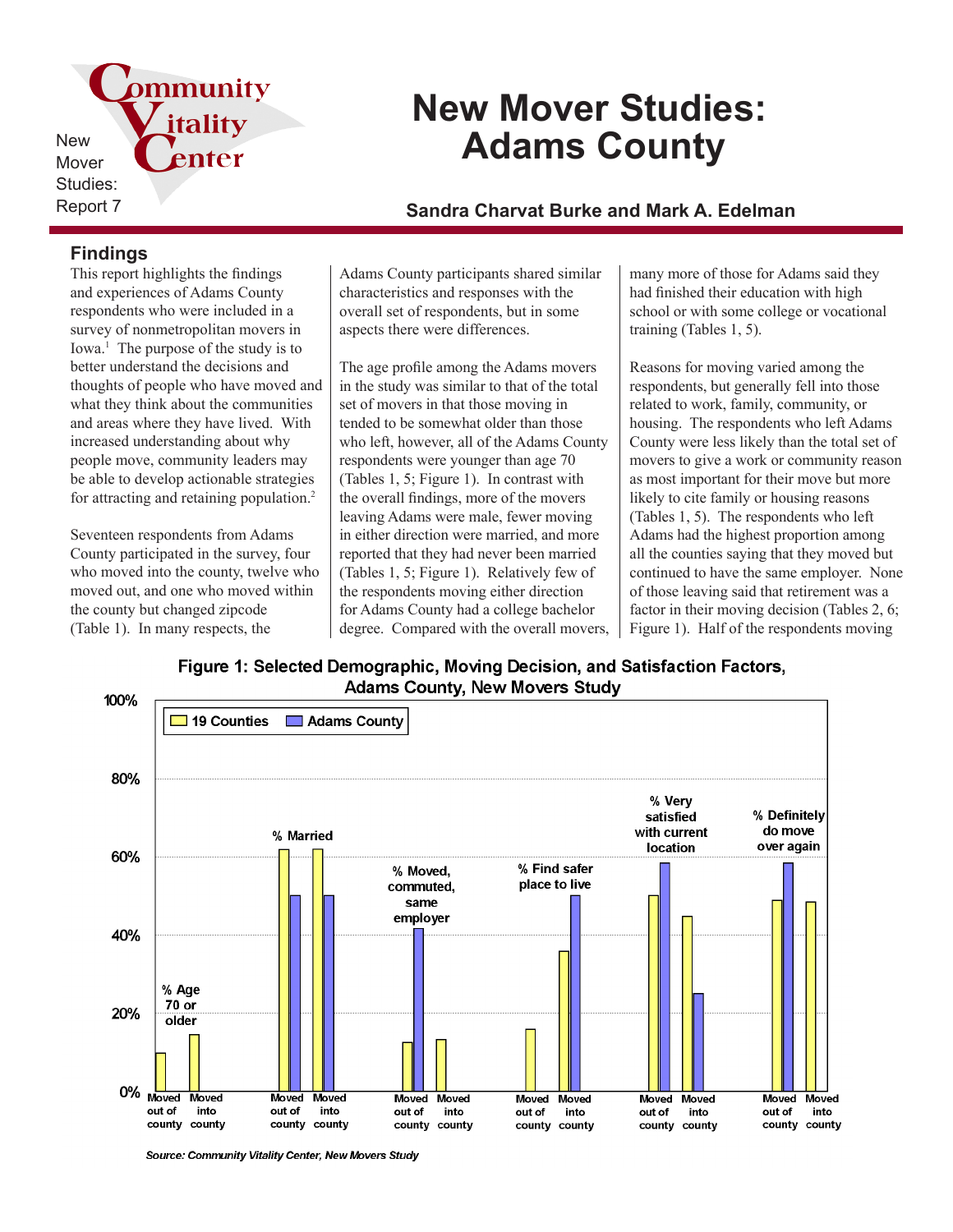| $\ast$<br>$\%$<br>$\frac{5}{6}$<br>$\frac{5}{6}$<br>$\ast$<br>$\ast$<br>$\%$<br>$\ast$<br>$\ast$<br>$\ast$<br>$\ast$<br>$\mathbf 2$<br>$\%$<br>$\ast$<br>$\ast$<br>∗<br>$\ast$<br>$\ast$<br>$\ast$<br>$\ast$<br>$\ast$<br>∗<br>$\ast$<br>$\ast$<br>4<br>$\ast$<br>Another<br>In From<br>State<br>$\%$<br>$\frac{5}{6}$<br>$\frac{5}{6}$<br>$\stackrel{\circ}{\sim}$ *<br>$\ast$<br>$\%$<br>$\ast$<br>$\ast$<br>$\ast$<br>$\mathbf{\sim}$<br>∗<br>$\ast$<br>∗<br>$\ast$<br>∗<br>∗<br>$\ast$<br>$\ast$<br>∗<br>$\ast$<br>∗<br>*<br>$\epsilon$<br>$\ast$<br>∗<br>Another<br>Out To<br>State<br>$\%$<br>$\ast$<br>$\%$<br>$\%$<br>$\ast$<br>$\%$<br>$\ast$<br>$\ast$<br>$\ast$<br>$\mathcal{S}^*$<br>$\ast$<br>$\ast$<br>$\ast$<br>$\mathbf{\sim}$<br>∗<br>∗<br>∗<br>$\ast$<br>∗<br>∗<br>∗<br>∗<br>∗<br>$\mathcal{L}$<br>∗<br><b>Different</b><br>In From<br>County<br>Iowa<br>$\%$<br>$\%$<br>$\%$<br>$\overline{10}$<br>39.0<br>$\%$<br>30.0<br>50.0<br>20.0<br>0.0<br>30.0<br>50.0<br>10.0<br>40.0<br>20.0<br>$\%$<br>30.0<br>0.0<br>10.0<br>15<br>13.3<br>20.0<br>0.0<br>70.0<br>26.7<br>0.0<br>Different<br>Out To<br>County<br>Iowa<br>$\frac{5}{6}$<br>$\frac{5}{6}$<br>$\%$<br>$\frac{5}{6}$<br>∗<br>$\ast$<br>$\ast$<br>$\ast$<br>$\ast$<br>$\%$<br>$\ast$<br>$\ast$<br>$\ast$<br>∗<br>$\ast$<br>∗<br>$\ast$<br>∗<br>$\ast$<br>∗<br>∗<br>$\ast$<br>∗<br>∗<br>Different<br>Zipcode<br>County,<br>Within<br>$\%$<br>$\%$<br>25.0<br>$\%$<br>25.0<br>25.0<br>$\circ$<br>$\%$<br>$\%$<br>0.0<br>50.0<br>50.0<br>25.0<br>50.0<br>0.0<br>25.0<br>0.0<br>25.0<br>$0.0\,$<br>4<br>0.0<br>33.3<br>16.7<br>33.3<br>48.5<br>16.7<br>County<br>Moved<br>Into<br>$\%$<br>25.0<br>$\%$<br>39.0<br>$\%$<br>25.0<br>0.0<br>$\%$<br>25.0<br>50.0<br>$\%$<br>50.0<br>38.9<br>$\overline{2}$<br>33.3<br>8.3<br>$\overline{18}$<br>22.2<br>0.0<br>66.7<br>16.7<br>8.3<br>8.3<br>8.3<br>16.7<br>22.2<br>Out Of<br>County<br>Moved<br>$\%$<br>20.0<br>20.0<br>20.0<br>42.0<br>$\%$<br>$\%$<br>$\%$<br>$\%$<br>25<br>36.0<br>0.0<br>17<br>17.6<br>0.0<br>17.6<br>5.9<br>35.3<br>23.5<br>52.9<br>5.9<br>11.8<br>29.4<br>41.2<br>11.8<br>64.7<br>Total<br>% Some college or vocational training<br>Work, income, education, retirement<br>% High school graduate or equivalent<br>Highest level of education completed<br>% Less than high school graduate<br>Community, services, amenities<br>Most important reason for moving<br>% Bachelor degree or more<br>% Divorced or separated<br>Family, friends, health<br>Number of respondents<br>Selected age categories<br>% Associate degree<br>Number of reasons <sup>1</sup><br>Median age in years<br>% Age 70 or older<br>% Never married<br>Type of reason<br>% Age $25 - 34$<br>Marital status<br>% Widowed<br>% Married<br>% Female<br>Housing<br>% Male<br>Other<br>Gender |  |  | Type and Direction of Move |  |  |
|-----------------------------------------------------------------------------------------------------------------------------------------------------------------------------------------------------------------------------------------------------------------------------------------------------------------------------------------------------------------------------------------------------------------------------------------------------------------------------------------------------------------------------------------------------------------------------------------------------------------------------------------------------------------------------------------------------------------------------------------------------------------------------------------------------------------------------------------------------------------------------------------------------------------------------------------------------------------------------------------------------------------------------------------------------------------------------------------------------------------------------------------------------------------------------------------------------------------------------------------------------------------------------------------------------------------------------------------------------------------------------------------------------------------------------------------------------------------------------------------------------------------------------------------------------------------------------------------------------------------------------------------------------------------------------------------------------------------------------------------------------------------------------------------------------------------------------------------------------------------------------------------------------------------------------------------------------------------------------------------------------------------------------------------------------------------------------------------------------------------------------------------------------------------------------------------------------------------------------------------------------------------------------------------------------------------------------------------------------------------------------------------------------------------------------------------------------------------------------------------------------------------------------------------------------------------------------------------------------------------------------------------------------------------------------------------------------------------------------------------------------------------------------------------------------------------|--|--|----------------------------|--|--|
|                                                                                                                                                                                                                                                                                                                                                                                                                                                                                                                                                                                                                                                                                                                                                                                                                                                                                                                                                                                                                                                                                                                                                                                                                                                                                                                                                                                                                                                                                                                                                                                                                                                                                                                                                                                                                                                                                                                                                                                                                                                                                                                                                                                                                                                                                                                                                                                                                                                                                                                                                                                                                                                                                                                                                                                                                 |  |  |                            |  |  |
|                                                                                                                                                                                                                                                                                                                                                                                                                                                                                                                                                                                                                                                                                                                                                                                                                                                                                                                                                                                                                                                                                                                                                                                                                                                                                                                                                                                                                                                                                                                                                                                                                                                                                                                                                                                                                                                                                                                                                                                                                                                                                                                                                                                                                                                                                                                                                                                                                                                                                                                                                                                                                                                                                                                                                                                                                 |  |  |                            |  |  |
|                                                                                                                                                                                                                                                                                                                                                                                                                                                                                                                                                                                                                                                                                                                                                                                                                                                                                                                                                                                                                                                                                                                                                                                                                                                                                                                                                                                                                                                                                                                                                                                                                                                                                                                                                                                                                                                                                                                                                                                                                                                                                                                                                                                                                                                                                                                                                                                                                                                                                                                                                                                                                                                                                                                                                                                                                 |  |  |                            |  |  |
|                                                                                                                                                                                                                                                                                                                                                                                                                                                                                                                                                                                                                                                                                                                                                                                                                                                                                                                                                                                                                                                                                                                                                                                                                                                                                                                                                                                                                                                                                                                                                                                                                                                                                                                                                                                                                                                                                                                                                                                                                                                                                                                                                                                                                                                                                                                                                                                                                                                                                                                                                                                                                                                                                                                                                                                                                 |  |  |                            |  |  |
|                                                                                                                                                                                                                                                                                                                                                                                                                                                                                                                                                                                                                                                                                                                                                                                                                                                                                                                                                                                                                                                                                                                                                                                                                                                                                                                                                                                                                                                                                                                                                                                                                                                                                                                                                                                                                                                                                                                                                                                                                                                                                                                                                                                                                                                                                                                                                                                                                                                                                                                                                                                                                                                                                                                                                                                                                 |  |  |                            |  |  |
|                                                                                                                                                                                                                                                                                                                                                                                                                                                                                                                                                                                                                                                                                                                                                                                                                                                                                                                                                                                                                                                                                                                                                                                                                                                                                                                                                                                                                                                                                                                                                                                                                                                                                                                                                                                                                                                                                                                                                                                                                                                                                                                                                                                                                                                                                                                                                                                                                                                                                                                                                                                                                                                                                                                                                                                                                 |  |  |                            |  |  |
|                                                                                                                                                                                                                                                                                                                                                                                                                                                                                                                                                                                                                                                                                                                                                                                                                                                                                                                                                                                                                                                                                                                                                                                                                                                                                                                                                                                                                                                                                                                                                                                                                                                                                                                                                                                                                                                                                                                                                                                                                                                                                                                                                                                                                                                                                                                                                                                                                                                                                                                                                                                                                                                                                                                                                                                                                 |  |  |                            |  |  |
|                                                                                                                                                                                                                                                                                                                                                                                                                                                                                                                                                                                                                                                                                                                                                                                                                                                                                                                                                                                                                                                                                                                                                                                                                                                                                                                                                                                                                                                                                                                                                                                                                                                                                                                                                                                                                                                                                                                                                                                                                                                                                                                                                                                                                                                                                                                                                                                                                                                                                                                                                                                                                                                                                                                                                                                                                 |  |  |                            |  |  |
|                                                                                                                                                                                                                                                                                                                                                                                                                                                                                                                                                                                                                                                                                                                                                                                                                                                                                                                                                                                                                                                                                                                                                                                                                                                                                                                                                                                                                                                                                                                                                                                                                                                                                                                                                                                                                                                                                                                                                                                                                                                                                                                                                                                                                                                                                                                                                                                                                                                                                                                                                                                                                                                                                                                                                                                                                 |  |  |                            |  |  |
|                                                                                                                                                                                                                                                                                                                                                                                                                                                                                                                                                                                                                                                                                                                                                                                                                                                                                                                                                                                                                                                                                                                                                                                                                                                                                                                                                                                                                                                                                                                                                                                                                                                                                                                                                                                                                                                                                                                                                                                                                                                                                                                                                                                                                                                                                                                                                                                                                                                                                                                                                                                                                                                                                                                                                                                                                 |  |  |                            |  |  |
|                                                                                                                                                                                                                                                                                                                                                                                                                                                                                                                                                                                                                                                                                                                                                                                                                                                                                                                                                                                                                                                                                                                                                                                                                                                                                                                                                                                                                                                                                                                                                                                                                                                                                                                                                                                                                                                                                                                                                                                                                                                                                                                                                                                                                                                                                                                                                                                                                                                                                                                                                                                                                                                                                                                                                                                                                 |  |  |                            |  |  |
|                                                                                                                                                                                                                                                                                                                                                                                                                                                                                                                                                                                                                                                                                                                                                                                                                                                                                                                                                                                                                                                                                                                                                                                                                                                                                                                                                                                                                                                                                                                                                                                                                                                                                                                                                                                                                                                                                                                                                                                                                                                                                                                                                                                                                                                                                                                                                                                                                                                                                                                                                                                                                                                                                                                                                                                                                 |  |  |                            |  |  |
|                                                                                                                                                                                                                                                                                                                                                                                                                                                                                                                                                                                                                                                                                                                                                                                                                                                                                                                                                                                                                                                                                                                                                                                                                                                                                                                                                                                                                                                                                                                                                                                                                                                                                                                                                                                                                                                                                                                                                                                                                                                                                                                                                                                                                                                                                                                                                                                                                                                                                                                                                                                                                                                                                                                                                                                                                 |  |  |                            |  |  |
|                                                                                                                                                                                                                                                                                                                                                                                                                                                                                                                                                                                                                                                                                                                                                                                                                                                                                                                                                                                                                                                                                                                                                                                                                                                                                                                                                                                                                                                                                                                                                                                                                                                                                                                                                                                                                                                                                                                                                                                                                                                                                                                                                                                                                                                                                                                                                                                                                                                                                                                                                                                                                                                                                                                                                                                                                 |  |  |                            |  |  |
|                                                                                                                                                                                                                                                                                                                                                                                                                                                                                                                                                                                                                                                                                                                                                                                                                                                                                                                                                                                                                                                                                                                                                                                                                                                                                                                                                                                                                                                                                                                                                                                                                                                                                                                                                                                                                                                                                                                                                                                                                                                                                                                                                                                                                                                                                                                                                                                                                                                                                                                                                                                                                                                                                                                                                                                                                 |  |  |                            |  |  |
|                                                                                                                                                                                                                                                                                                                                                                                                                                                                                                                                                                                                                                                                                                                                                                                                                                                                                                                                                                                                                                                                                                                                                                                                                                                                                                                                                                                                                                                                                                                                                                                                                                                                                                                                                                                                                                                                                                                                                                                                                                                                                                                                                                                                                                                                                                                                                                                                                                                                                                                                                                                                                                                                                                                                                                                                                 |  |  |                            |  |  |
|                                                                                                                                                                                                                                                                                                                                                                                                                                                                                                                                                                                                                                                                                                                                                                                                                                                                                                                                                                                                                                                                                                                                                                                                                                                                                                                                                                                                                                                                                                                                                                                                                                                                                                                                                                                                                                                                                                                                                                                                                                                                                                                                                                                                                                                                                                                                                                                                                                                                                                                                                                                                                                                                                                                                                                                                                 |  |  |                            |  |  |
|                                                                                                                                                                                                                                                                                                                                                                                                                                                                                                                                                                                                                                                                                                                                                                                                                                                                                                                                                                                                                                                                                                                                                                                                                                                                                                                                                                                                                                                                                                                                                                                                                                                                                                                                                                                                                                                                                                                                                                                                                                                                                                                                                                                                                                                                                                                                                                                                                                                                                                                                                                                                                                                                                                                                                                                                                 |  |  |                            |  |  |
|                                                                                                                                                                                                                                                                                                                                                                                                                                                                                                                                                                                                                                                                                                                                                                                                                                                                                                                                                                                                                                                                                                                                                                                                                                                                                                                                                                                                                                                                                                                                                                                                                                                                                                                                                                                                                                                                                                                                                                                                                                                                                                                                                                                                                                                                                                                                                                                                                                                                                                                                                                                                                                                                                                                                                                                                                 |  |  |                            |  |  |
|                                                                                                                                                                                                                                                                                                                                                                                                                                                                                                                                                                                                                                                                                                                                                                                                                                                                                                                                                                                                                                                                                                                                                                                                                                                                                                                                                                                                                                                                                                                                                                                                                                                                                                                                                                                                                                                                                                                                                                                                                                                                                                                                                                                                                                                                                                                                                                                                                                                                                                                                                                                                                                                                                                                                                                                                                 |  |  |                            |  |  |
|                                                                                                                                                                                                                                                                                                                                                                                                                                                                                                                                                                                                                                                                                                                                                                                                                                                                                                                                                                                                                                                                                                                                                                                                                                                                                                                                                                                                                                                                                                                                                                                                                                                                                                                                                                                                                                                                                                                                                                                                                                                                                                                                                                                                                                                                                                                                                                                                                                                                                                                                                                                                                                                                                                                                                                                                                 |  |  |                            |  |  |
|                                                                                                                                                                                                                                                                                                                                                                                                                                                                                                                                                                                                                                                                                                                                                                                                                                                                                                                                                                                                                                                                                                                                                                                                                                                                                                                                                                                                                                                                                                                                                                                                                                                                                                                                                                                                                                                                                                                                                                                                                                                                                                                                                                                                                                                                                                                                                                                                                                                                                                                                                                                                                                                                                                                                                                                                                 |  |  |                            |  |  |
|                                                                                                                                                                                                                                                                                                                                                                                                                                                                                                                                                                                                                                                                                                                                                                                                                                                                                                                                                                                                                                                                                                                                                                                                                                                                                                                                                                                                                                                                                                                                                                                                                                                                                                                                                                                                                                                                                                                                                                                                                                                                                                                                                                                                                                                                                                                                                                                                                                                                                                                                                                                                                                                                                                                                                                                                                 |  |  |                            |  |  |
|                                                                                                                                                                                                                                                                                                                                                                                                                                                                                                                                                                                                                                                                                                                                                                                                                                                                                                                                                                                                                                                                                                                                                                                                                                                                                                                                                                                                                                                                                                                                                                                                                                                                                                                                                                                                                                                                                                                                                                                                                                                                                                                                                                                                                                                                                                                                                                                                                                                                                                                                                                                                                                                                                                                                                                                                                 |  |  |                            |  |  |
|                                                                                                                                                                                                                                                                                                                                                                                                                                                                                                                                                                                                                                                                                                                                                                                                                                                                                                                                                                                                                                                                                                                                                                                                                                                                                                                                                                                                                                                                                                                                                                                                                                                                                                                                                                                                                                                                                                                                                                                                                                                                                                                                                                                                                                                                                                                                                                                                                                                                                                                                                                                                                                                                                                                                                                                                                 |  |  |                            |  |  |
|                                                                                                                                                                                                                                                                                                                                                                                                                                                                                                                                                                                                                                                                                                                                                                                                                                                                                                                                                                                                                                                                                                                                                                                                                                                                                                                                                                                                                                                                                                                                                                                                                                                                                                                                                                                                                                                                                                                                                                                                                                                                                                                                                                                                                                                                                                                                                                                                                                                                                                                                                                                                                                                                                                                                                                                                                 |  |  |                            |  |  |
|                                                                                                                                                                                                                                                                                                                                                                                                                                                                                                                                                                                                                                                                                                                                                                                                                                                                                                                                                                                                                                                                                                                                                                                                                                                                                                                                                                                                                                                                                                                                                                                                                                                                                                                                                                                                                                                                                                                                                                                                                                                                                                                                                                                                                                                                                                                                                                                                                                                                                                                                                                                                                                                                                                                                                                                                                 |  |  |                            |  |  |
|                                                                                                                                                                                                                                                                                                                                                                                                                                                                                                                                                                                                                                                                                                                                                                                                                                                                                                                                                                                                                                                                                                                                                                                                                                                                                                                                                                                                                                                                                                                                                                                                                                                                                                                                                                                                                                                                                                                                                                                                                                                                                                                                                                                                                                                                                                                                                                                                                                                                                                                                                                                                                                                                                                                                                                                                                 |  |  |                            |  |  |
|                                                                                                                                                                                                                                                                                                                                                                                                                                                                                                                                                                                                                                                                                                                                                                                                                                                                                                                                                                                                                                                                                                                                                                                                                                                                                                                                                                                                                                                                                                                                                                                                                                                                                                                                                                                                                                                                                                                                                                                                                                                                                                                                                                                                                                                                                                                                                                                                                                                                                                                                                                                                                                                                                                                                                                                                                 |  |  |                            |  |  |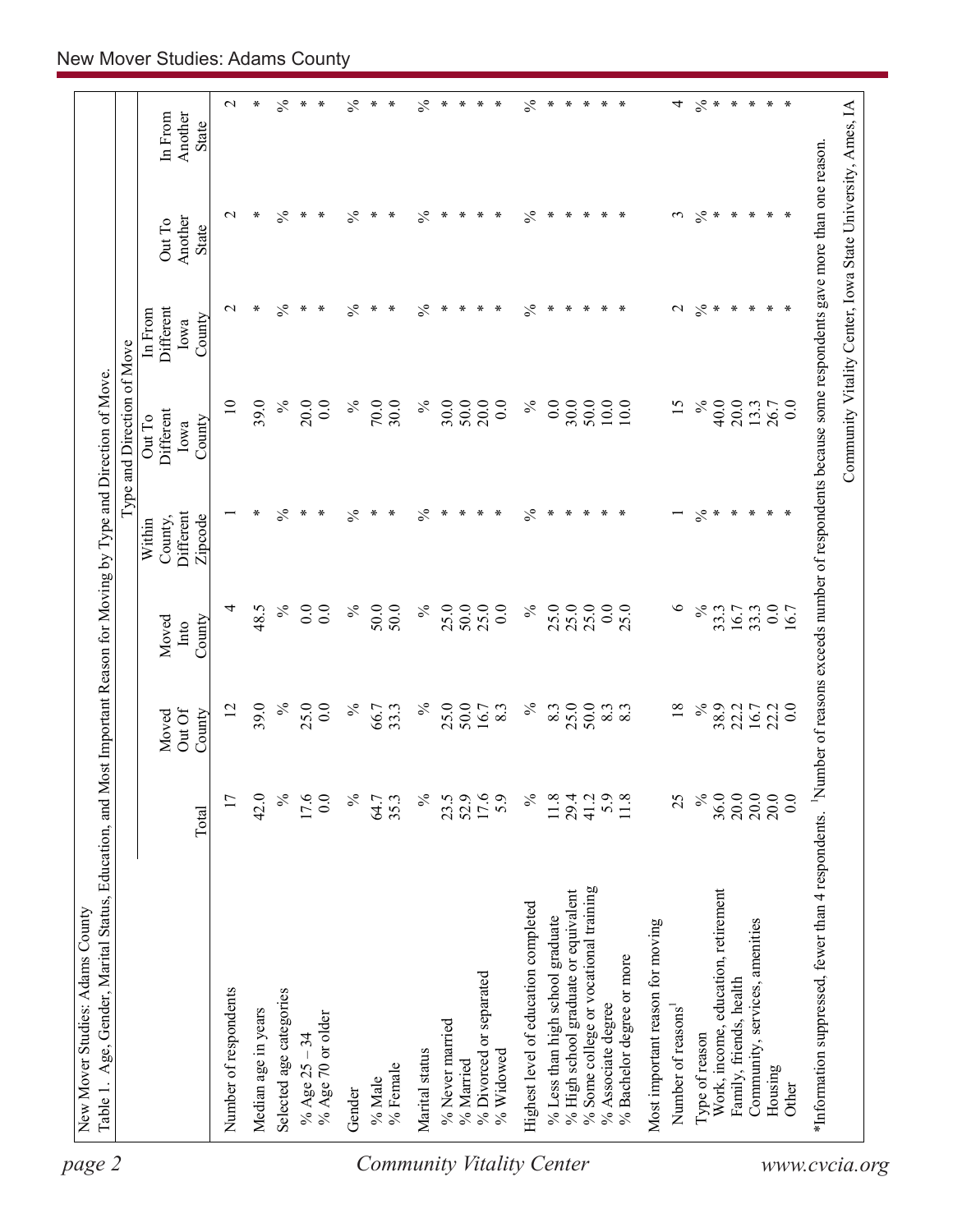| www.cvcia.org                    | Table 2. Factors in Moving Decision by Type and Direction of Move.                                          |                   |                 |                  |                      | Type and Direction of Move |                   |                                                            |                    |
|----------------------------------|-------------------------------------------------------------------------------------------------------------|-------------------|-----------------|------------------|----------------------|----------------------------|-------------------|------------------------------------------------------------|--------------------|
|                                  |                                                                                                             |                   |                 |                  | Within               | Out To                     | In From           |                                                            |                    |
|                                  |                                                                                                             |                   | Out Of<br>Moved | Moved<br>Into    | Different<br>County, | Different<br>Iowa          | Different<br>Iowa | Another<br>Out To                                          | Another<br>In From |
|                                  |                                                                                                             | Total             | County          | County           | Zipcode              | County                     | County            | State                                                      | State              |
|                                  | Number of respondents                                                                                       | 17                | $\overline{c}$  | ₹                |                      | $\overline{10}$            | $\mathbf{\sim}$   | $\mathbf{\sim}$                                            | $\mathbf{\Omega}$  |
|                                  | Factors in Moving Decision                                                                                  | $\%$ Yes          | $%$ Yes         | $%$ Yes          | $%$ Yes              | $%$ Yes                    | $%$ Yes           | $%$ Yes                                                    | $%$ Yes            |
|                                  | Moved, commuted, same employer                                                                              | 35.3              | 41.7            | 0.0              | ∗                    | 50.0                       |                   |                                                            |                    |
|                                  | Job transfer by employer to location                                                                        | 0.0               | 0.0             | 0.0              |                      | 0.0                        |                   |                                                            |                    |
|                                  | Laid off from previous job                                                                                  | 5.9               | 8.3             | 0.0              |                      | 10.0                       |                   |                                                            | ∗                  |
|                                  | New job with new employer                                                                                   | 17.6              | 25.0            | 0.0              |                      | 20.0                       |                   |                                                            | ∗                  |
|                                  | Moved to look for new job or work                                                                           | 17.6              | 8.3             | 50.0             |                      | 0.0                        |                   |                                                            | ∗                  |
|                                  | Retired from previous employment                                                                            | 5.9               | 0.0             | 25.0             |                      | 0.0                        |                   |                                                            | $\ast$             |
|                                  | To be nearer parents                                                                                        |                   | 25.0            | 0.0              |                      | 20.0                       |                   |                                                            | ÷.                 |
|                                  | To be nearer children                                                                                       | 17.6              | 16.7            | 0.0              |                      | 20.0                       |                   |                                                            |                    |
|                                  | To live with spouse or partner                                                                              | 5.9               | 8.3             | 0.0              |                      | 10.0                       |                   |                                                            | ÷                  |
|                                  | To be nearer siblings, other relatives                                                                      | 17.6              | 25.0            | 0.0              | ∗                    | 20.0                       |                   |                                                            | ∗                  |
|                                  | To be nearer friends, acquaintances                                                                         | 29.4              | 33.3            | 25.0             | ∗                    | 40.0                       |                   |                                                            |                    |
|                                  | Change in marital status                                                                                    | 11.8              | 8.3             | 25.0             | $\ast$               | 10.0                       |                   |                                                            |                    |
|                                  | Place easier find spouse or partner                                                                         | 12.5              | 16.7            | 0.0              | ∗                    | 10.0                       |                   |                                                            |                    |
|                                  | Decline in health                                                                                           | $\frac{5.0}{0.0}$ | 8.3             | 0.0              | ∗                    | 0.0                        |                   |                                                            |                    |
| <b>Community Vitality Center</b> | Take care aging parents                                                                                     |                   | 0.0             | 0.0              | ∗                    | 0.0                        | ∗                 | ⋇                                                          | ∗                  |
|                                  | Find less congested place to live                                                                           | 17.6              | 8.3             | 50.0             | Y.                   | 0.0                        |                   |                                                            |                    |
|                                  | Find safer place to live                                                                                    | 11.8              | 0.0             | 50.0             | ∗                    | 0.0                        |                   | ¥                                                          | $\ast$             |
|                                  | Live in desirable natural environment                                                                       | 23.5              | 25.0            | 25.0             | ∗                    | 10.0                       |                   |                                                            | ÷.                 |
|                                  | More outdoor recreation                                                                                     | 23.5              | 25.0            | 25.0             | ×                    | 20.0                       |                   |                                                            |                    |
|                                  | Find arts, entertainment, cultural                                                                          | 17.6              | 25.0            | 0.0              | ∗                    | 30.0                       |                   |                                                            |                    |
|                                  | Find simpler pace of life                                                                                   | 29.4              | 25.0            | 50.0             | ∗                    | 20.0                       |                   |                                                            |                    |
|                                  | Find more exciting lifestyle                                                                                | 17.6              | 25.0            | 0.0              | ∗                    | 30.0                       | ∗                 | ∗                                                          | ∗                  |
|                                  | Live someplace new, have fresh start                                                                        | 58.8              | 58.3            | 75.0             | ⋇                    | 50.0                       |                   | ∗                                                          | ∗                  |
|                                  | Lower cost of housing                                                                                       | 35.3              | 33.3            | 50.0             | ∗                    | 40.0                       |                   | ¥.                                                         | ∗                  |
|                                  | Have lower taxes                                                                                            | 23.5              | 16.7            | 50.0             | ÷.                   | 20.0                       |                   |                                                            | ∗                  |
|                                  | Have better internet, tv, phone                                                                             | 17.6              | 25.0            | 0.0              | ×                    | 30.0                       |                   |                                                            | Y.                 |
|                                  | Find better quality local schools                                                                           | $11.8\,$          | 16.7            | 0.0              | ∗                    | 20.0                       | ∗                 | ¥.                                                         | ∗                  |
|                                  | Opportunities children to achieve                                                                           | 17.6              | 25.0            | 0.0              | ∗                    | 20.0                       |                   | ∗                                                          | ∗                  |
|                                  | Have more ethnic diversity                                                                                  | 5.9               | $\frac{83}{83}$ | $\overline{0.0}$ | ∗                    | 0.0                        | ∗                 | ∗                                                          | ∗                  |
|                                  | Have less ethnic diversity                                                                                  |                   |                 | $\overline{0}$ . |                      | 10.0                       | ∗                 | ∗                                                          | ∗                  |
| page 3                           | *Information suppressed, fewer than 4 respondents. 1Respondents could respond "Yes" to more than one factor |                   |                 |                  |                      |                            |                   |                                                            |                    |
|                                  |                                                                                                             |                   |                 |                  |                      |                            |                   | Community Vitality Center, Iowa State University, Ames, IA |                    |
|                                  |                                                                                                             |                   |                 |                  |                      |                            |                   |                                                            |                    |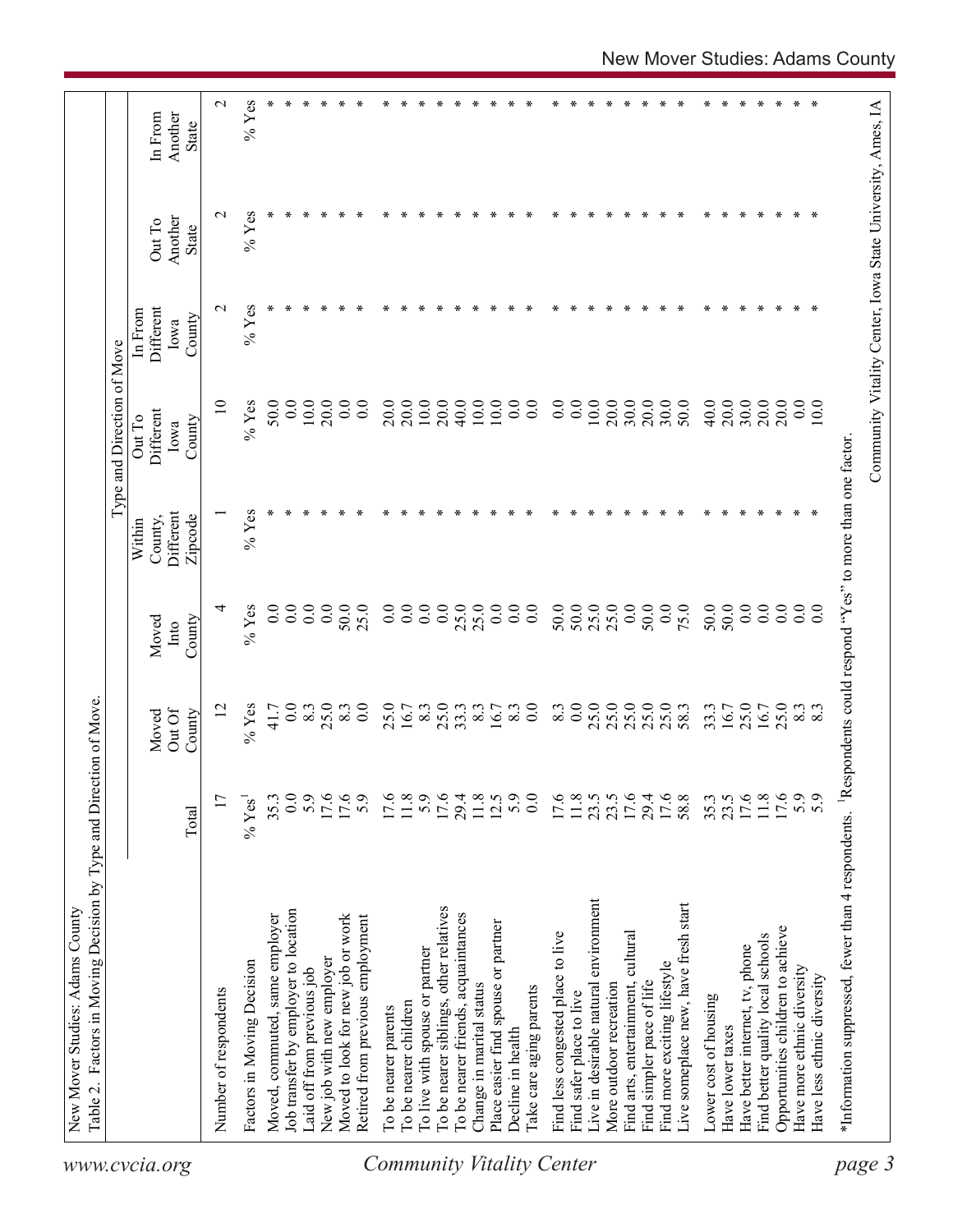| $\%$<br>$\frac{5}{6}$<br>$\mathbf{C}$<br>$%$ Yes<br>$%$ Yes<br>∗<br>∗<br>$\ast$<br>$\ast$<br>$\ast$<br>∗<br>∗<br>∗<br>$\ast$<br>∗<br>$\ast$<br>∗<br>∗<br>∗<br>∗<br>∗<br>∗<br>∗<br>∗<br>∗<br>∗<br>∗<br>∗<br>∗<br>Another<br>In From<br><b>State</b><br>$\%$ Yes<br>$%$ Yes<br>℅<br>∗<br>℅<br>$\ast$<br>∗<br>∗<br>∗<br>$\mathbf{\sim}$<br>∗<br>∗<br>⊀<br>∗<br>∗<br>∗<br>∗<br>∗<br>∗<br>Another<br>Out To<br><b>State</b><br>$\frac{5}{6}$<br>$%$ Yes<br>$%$ Yes<br>$\%$<br>$\mathbf{\sim}$<br>∗<br>∗<br>∗<br>∗<br>∗<br>∗<br>∗<br>∗<br>∗<br>Different<br>In From<br>County<br>Iowa<br>40.0<br>30.0<br>$\overline{10}$<br>$%$ Yes<br>50.0<br>20.0<br>30.0<br>50.0<br>0.0<br>$\%$<br>20.0<br>20.0<br>30.0<br>3.50<br>$\%$<br>10.0<br>$10.0$<br>$10.0$<br>0.0<br>3.30<br>100.0<br>40.0<br>40.0<br>$%$ Yes<br>30.0<br>10.0<br>0.0<br>40.0<br>30.0<br>0.0<br>Different<br>Out To<br>County<br>Iowa<br>℅<br>$\%$<br>$%$ Yes<br>∗<br>$%$ Yes<br>∗<br>∗<br>∗<br>∗<br>$\ast$<br>∗<br>∗<br>$\ast$<br>∗<br>∗<br>∗<br>∗<br>∗<br>Different<br>County,<br>Zipcode<br>Within<br>50.0<br>0.0<br>$\%$ Yes<br>50.0<br>0.0<br>50.0<br>0.0<br>0.0<br>0.0<br>50.0<br>$\%$<br>0.0<br>0.0<br>25.0<br>50.0<br>4.00<br>$\%$<br>50.0<br>0.0<br>0.0<br>0.0<br>0.0<br>1.50<br>4<br>0.0<br>$%$ Yes<br>0.0<br>0.0<br>25.0<br>25.0<br>County<br>Moved<br>Into<br>$%$ Yes<br>50.0<br>25.0<br>25.0<br>$\%$<br>25.0<br>$\%$<br>50.0<br>25.0<br>0.0<br>$\overline{0.0}$<br>$%$ Yes<br>41.7<br>33.3<br>58.3<br>16.7<br>33.3<br>3.42<br>8.3<br>8.3<br>8.3<br>3.25<br>$\overline{c}$<br>91.7<br>33.3<br>8.3<br>8.3<br>8.3<br>16.7<br>33.3<br>Out Of<br>County<br>Moved<br>17.6<br>17.6<br>17.6<br>35.3<br>5.9<br>5.9<br>17<br>$%$ Yes<br>29.4<br>25.0<br>17.6<br>29.4<br>41.2<br>5.9<br>17.6<br>$\%$<br>17.6<br>11.8<br>$11.8$<br>29.4<br>$\%$<br>0.0<br>2.94<br>82.4<br>$\%$ Yes <sup>1</sup><br>29.4<br>47.1<br>3.41<br>Total<br>Ease of finding housing at new location<br>- 5)<br>Used source of information for move<br>Travel or vacation to new location<br>Average rating finding housing (1<br>Attended school or college there<br>Average income category $(1 - 7)$<br>Current community resident<br>TV, magazines, newspapers<br>In or near current city/town<br>ල<br>Household income for 2004<br>Friends and acquaintances<br>Employer or co-workers<br>Neither difficult or easy<br>$\widehat{\circ}$<br>Somewhat difficult (2)<br>Number of respondents<br>$$50,000 - $69,999(4)$<br>$$100,000 - $149,999$<br>$$70,000 - $99,999(5)$<br>\$150,000 or more (7)<br>$$35,000 - $49,999(3)$<br>$$20,000 - $34,999$ (2)<br>Less than $$20,000$ (1)<br>Previously had lived:<br>Somewhat easy $(4)$<br>In current county<br>Very difficult (1)<br>In current state<br>Very easy $(5)$<br>Internet<br>Family | *Information suppressed, fewer than 4 respondents. Respondents could respond "Yes" to more than one source. | Community Vitality Center, Iowa State University, Ames, IA |  |  |  | Type and Direction of Move |  |  |
|-----------------------------------------------------------------------------------------------------------------------------------------------------------------------------------------------------------------------------------------------------------------------------------------------------------------------------------------------------------------------------------------------------------------------------------------------------------------------------------------------------------------------------------------------------------------------------------------------------------------------------------------------------------------------------------------------------------------------------------------------------------------------------------------------------------------------------------------------------------------------------------------------------------------------------------------------------------------------------------------------------------------------------------------------------------------------------------------------------------------------------------------------------------------------------------------------------------------------------------------------------------------------------------------------------------------------------------------------------------------------------------------------------------------------------------------------------------------------------------------------------------------------------------------------------------------------------------------------------------------------------------------------------------------------------------------------------------------------------------------------------------------------------------------------------------------------------------------------------------------------------------------------------------------------------------------------------------------------------------------------------------------------------------------------------------------------------------------------------------------------------------------------------------------------------------------------------------------------------------------------------------------------------------------------------------------------------------------------------------------------------------------------------------------------------------------------------------------------------------------------------------------------------------------------------------------------------------------------------------------------------------------------------------------------------------------------------------------------------------------------------------------------------|-------------------------------------------------------------------------------------------------------------|------------------------------------------------------------|--|--|--|----------------------------|--|--|
|                                                                                                                                                                                                                                                                                                                                                                                                                                                                                                                                                                                                                                                                                                                                                                                                                                                                                                                                                                                                                                                                                                                                                                                                                                                                                                                                                                                                                                                                                                                                                                                                                                                                                                                                                                                                                                                                                                                                                                                                                                                                                                                                                                                                                                                                                                                                                                                                                                                                                                                                                                                                                                                                                                                                                                             |                                                                                                             |                                                            |  |  |  |                            |  |  |
|                                                                                                                                                                                                                                                                                                                                                                                                                                                                                                                                                                                                                                                                                                                                                                                                                                                                                                                                                                                                                                                                                                                                                                                                                                                                                                                                                                                                                                                                                                                                                                                                                                                                                                                                                                                                                                                                                                                                                                                                                                                                                                                                                                                                                                                                                                                                                                                                                                                                                                                                                                                                                                                                                                                                                                             |                                                                                                             |                                                            |  |  |  |                            |  |  |
|                                                                                                                                                                                                                                                                                                                                                                                                                                                                                                                                                                                                                                                                                                                                                                                                                                                                                                                                                                                                                                                                                                                                                                                                                                                                                                                                                                                                                                                                                                                                                                                                                                                                                                                                                                                                                                                                                                                                                                                                                                                                                                                                                                                                                                                                                                                                                                                                                                                                                                                                                                                                                                                                                                                                                                             |                                                                                                             |                                                            |  |  |  |                            |  |  |
|                                                                                                                                                                                                                                                                                                                                                                                                                                                                                                                                                                                                                                                                                                                                                                                                                                                                                                                                                                                                                                                                                                                                                                                                                                                                                                                                                                                                                                                                                                                                                                                                                                                                                                                                                                                                                                                                                                                                                                                                                                                                                                                                                                                                                                                                                                                                                                                                                                                                                                                                                                                                                                                                                                                                                                             |                                                                                                             |                                                            |  |  |  |                            |  |  |
|                                                                                                                                                                                                                                                                                                                                                                                                                                                                                                                                                                                                                                                                                                                                                                                                                                                                                                                                                                                                                                                                                                                                                                                                                                                                                                                                                                                                                                                                                                                                                                                                                                                                                                                                                                                                                                                                                                                                                                                                                                                                                                                                                                                                                                                                                                                                                                                                                                                                                                                                                                                                                                                                                                                                                                             |                                                                                                             |                                                            |  |  |  |                            |  |  |
|                                                                                                                                                                                                                                                                                                                                                                                                                                                                                                                                                                                                                                                                                                                                                                                                                                                                                                                                                                                                                                                                                                                                                                                                                                                                                                                                                                                                                                                                                                                                                                                                                                                                                                                                                                                                                                                                                                                                                                                                                                                                                                                                                                                                                                                                                                                                                                                                                                                                                                                                                                                                                                                                                                                                                                             |                                                                                                             |                                                            |  |  |  |                            |  |  |
|                                                                                                                                                                                                                                                                                                                                                                                                                                                                                                                                                                                                                                                                                                                                                                                                                                                                                                                                                                                                                                                                                                                                                                                                                                                                                                                                                                                                                                                                                                                                                                                                                                                                                                                                                                                                                                                                                                                                                                                                                                                                                                                                                                                                                                                                                                                                                                                                                                                                                                                                                                                                                                                                                                                                                                             |                                                                                                             |                                                            |  |  |  |                            |  |  |
|                                                                                                                                                                                                                                                                                                                                                                                                                                                                                                                                                                                                                                                                                                                                                                                                                                                                                                                                                                                                                                                                                                                                                                                                                                                                                                                                                                                                                                                                                                                                                                                                                                                                                                                                                                                                                                                                                                                                                                                                                                                                                                                                                                                                                                                                                                                                                                                                                                                                                                                                                                                                                                                                                                                                                                             |                                                                                                             |                                                            |  |  |  |                            |  |  |
|                                                                                                                                                                                                                                                                                                                                                                                                                                                                                                                                                                                                                                                                                                                                                                                                                                                                                                                                                                                                                                                                                                                                                                                                                                                                                                                                                                                                                                                                                                                                                                                                                                                                                                                                                                                                                                                                                                                                                                                                                                                                                                                                                                                                                                                                                                                                                                                                                                                                                                                                                                                                                                                                                                                                                                             |                                                                                                             |                                                            |  |  |  |                            |  |  |
|                                                                                                                                                                                                                                                                                                                                                                                                                                                                                                                                                                                                                                                                                                                                                                                                                                                                                                                                                                                                                                                                                                                                                                                                                                                                                                                                                                                                                                                                                                                                                                                                                                                                                                                                                                                                                                                                                                                                                                                                                                                                                                                                                                                                                                                                                                                                                                                                                                                                                                                                                                                                                                                                                                                                                                             |                                                                                                             |                                                            |  |  |  |                            |  |  |
|                                                                                                                                                                                                                                                                                                                                                                                                                                                                                                                                                                                                                                                                                                                                                                                                                                                                                                                                                                                                                                                                                                                                                                                                                                                                                                                                                                                                                                                                                                                                                                                                                                                                                                                                                                                                                                                                                                                                                                                                                                                                                                                                                                                                                                                                                                                                                                                                                                                                                                                                                                                                                                                                                                                                                                             |                                                                                                             |                                                            |  |  |  |                            |  |  |
|                                                                                                                                                                                                                                                                                                                                                                                                                                                                                                                                                                                                                                                                                                                                                                                                                                                                                                                                                                                                                                                                                                                                                                                                                                                                                                                                                                                                                                                                                                                                                                                                                                                                                                                                                                                                                                                                                                                                                                                                                                                                                                                                                                                                                                                                                                                                                                                                                                                                                                                                                                                                                                                                                                                                                                             |                                                                                                             |                                                            |  |  |  |                            |  |  |
|                                                                                                                                                                                                                                                                                                                                                                                                                                                                                                                                                                                                                                                                                                                                                                                                                                                                                                                                                                                                                                                                                                                                                                                                                                                                                                                                                                                                                                                                                                                                                                                                                                                                                                                                                                                                                                                                                                                                                                                                                                                                                                                                                                                                                                                                                                                                                                                                                                                                                                                                                                                                                                                                                                                                                                             |                                                                                                             |                                                            |  |  |  |                            |  |  |
|                                                                                                                                                                                                                                                                                                                                                                                                                                                                                                                                                                                                                                                                                                                                                                                                                                                                                                                                                                                                                                                                                                                                                                                                                                                                                                                                                                                                                                                                                                                                                                                                                                                                                                                                                                                                                                                                                                                                                                                                                                                                                                                                                                                                                                                                                                                                                                                                                                                                                                                                                                                                                                                                                                                                                                             |                                                                                                             |                                                            |  |  |  |                            |  |  |
|                                                                                                                                                                                                                                                                                                                                                                                                                                                                                                                                                                                                                                                                                                                                                                                                                                                                                                                                                                                                                                                                                                                                                                                                                                                                                                                                                                                                                                                                                                                                                                                                                                                                                                                                                                                                                                                                                                                                                                                                                                                                                                                                                                                                                                                                                                                                                                                                                                                                                                                                                                                                                                                                                                                                                                             |                                                                                                             |                                                            |  |  |  |                            |  |  |
|                                                                                                                                                                                                                                                                                                                                                                                                                                                                                                                                                                                                                                                                                                                                                                                                                                                                                                                                                                                                                                                                                                                                                                                                                                                                                                                                                                                                                                                                                                                                                                                                                                                                                                                                                                                                                                                                                                                                                                                                                                                                                                                                                                                                                                                                                                                                                                                                                                                                                                                                                                                                                                                                                                                                                                             |                                                                                                             |                                                            |  |  |  |                            |  |  |
|                                                                                                                                                                                                                                                                                                                                                                                                                                                                                                                                                                                                                                                                                                                                                                                                                                                                                                                                                                                                                                                                                                                                                                                                                                                                                                                                                                                                                                                                                                                                                                                                                                                                                                                                                                                                                                                                                                                                                                                                                                                                                                                                                                                                                                                                                                                                                                                                                                                                                                                                                                                                                                                                                                                                                                             |                                                                                                             |                                                            |  |  |  |                            |  |  |
|                                                                                                                                                                                                                                                                                                                                                                                                                                                                                                                                                                                                                                                                                                                                                                                                                                                                                                                                                                                                                                                                                                                                                                                                                                                                                                                                                                                                                                                                                                                                                                                                                                                                                                                                                                                                                                                                                                                                                                                                                                                                                                                                                                                                                                                                                                                                                                                                                                                                                                                                                                                                                                                                                                                                                                             |                                                                                                             |                                                            |  |  |  |                            |  |  |
|                                                                                                                                                                                                                                                                                                                                                                                                                                                                                                                                                                                                                                                                                                                                                                                                                                                                                                                                                                                                                                                                                                                                                                                                                                                                                                                                                                                                                                                                                                                                                                                                                                                                                                                                                                                                                                                                                                                                                                                                                                                                                                                                                                                                                                                                                                                                                                                                                                                                                                                                                                                                                                                                                                                                                                             |                                                                                                             |                                                            |  |  |  |                            |  |  |
|                                                                                                                                                                                                                                                                                                                                                                                                                                                                                                                                                                                                                                                                                                                                                                                                                                                                                                                                                                                                                                                                                                                                                                                                                                                                                                                                                                                                                                                                                                                                                                                                                                                                                                                                                                                                                                                                                                                                                                                                                                                                                                                                                                                                                                                                                                                                                                                                                                                                                                                                                                                                                                                                                                                                                                             |                                                                                                             |                                                            |  |  |  |                            |  |  |
|                                                                                                                                                                                                                                                                                                                                                                                                                                                                                                                                                                                                                                                                                                                                                                                                                                                                                                                                                                                                                                                                                                                                                                                                                                                                                                                                                                                                                                                                                                                                                                                                                                                                                                                                                                                                                                                                                                                                                                                                                                                                                                                                                                                                                                                                                                                                                                                                                                                                                                                                                                                                                                                                                                                                                                             |                                                                                                             |                                                            |  |  |  |                            |  |  |
|                                                                                                                                                                                                                                                                                                                                                                                                                                                                                                                                                                                                                                                                                                                                                                                                                                                                                                                                                                                                                                                                                                                                                                                                                                                                                                                                                                                                                                                                                                                                                                                                                                                                                                                                                                                                                                                                                                                                                                                                                                                                                                                                                                                                                                                                                                                                                                                                                                                                                                                                                                                                                                                                                                                                                                             |                                                                                                             |                                                            |  |  |  |                            |  |  |
|                                                                                                                                                                                                                                                                                                                                                                                                                                                                                                                                                                                                                                                                                                                                                                                                                                                                                                                                                                                                                                                                                                                                                                                                                                                                                                                                                                                                                                                                                                                                                                                                                                                                                                                                                                                                                                                                                                                                                                                                                                                                                                                                                                                                                                                                                                                                                                                                                                                                                                                                                                                                                                                                                                                                                                             |                                                                                                             |                                                            |  |  |  |                            |  |  |
|                                                                                                                                                                                                                                                                                                                                                                                                                                                                                                                                                                                                                                                                                                                                                                                                                                                                                                                                                                                                                                                                                                                                                                                                                                                                                                                                                                                                                                                                                                                                                                                                                                                                                                                                                                                                                                                                                                                                                                                                                                                                                                                                                                                                                                                                                                                                                                                                                                                                                                                                                                                                                                                                                                                                                                             |                                                                                                             |                                                            |  |  |  |                            |  |  |
|                                                                                                                                                                                                                                                                                                                                                                                                                                                                                                                                                                                                                                                                                                                                                                                                                                                                                                                                                                                                                                                                                                                                                                                                                                                                                                                                                                                                                                                                                                                                                                                                                                                                                                                                                                                                                                                                                                                                                                                                                                                                                                                                                                                                                                                                                                                                                                                                                                                                                                                                                                                                                                                                                                                                                                             |                                                                                                             |                                                            |  |  |  |                            |  |  |
|                                                                                                                                                                                                                                                                                                                                                                                                                                                                                                                                                                                                                                                                                                                                                                                                                                                                                                                                                                                                                                                                                                                                                                                                                                                                                                                                                                                                                                                                                                                                                                                                                                                                                                                                                                                                                                                                                                                                                                                                                                                                                                                                                                                                                                                                                                                                                                                                                                                                                                                                                                                                                                                                                                                                                                             |                                                                                                             |                                                            |  |  |  |                            |  |  |
|                                                                                                                                                                                                                                                                                                                                                                                                                                                                                                                                                                                                                                                                                                                                                                                                                                                                                                                                                                                                                                                                                                                                                                                                                                                                                                                                                                                                                                                                                                                                                                                                                                                                                                                                                                                                                                                                                                                                                                                                                                                                                                                                                                                                                                                                                                                                                                                                                                                                                                                                                                                                                                                                                                                                                                             |                                                                                                             |                                                            |  |  |  |                            |  |  |
|                                                                                                                                                                                                                                                                                                                                                                                                                                                                                                                                                                                                                                                                                                                                                                                                                                                                                                                                                                                                                                                                                                                                                                                                                                                                                                                                                                                                                                                                                                                                                                                                                                                                                                                                                                                                                                                                                                                                                                                                                                                                                                                                                                                                                                                                                                                                                                                                                                                                                                                                                                                                                                                                                                                                                                             |                                                                                                             |                                                            |  |  |  |                            |  |  |
|                                                                                                                                                                                                                                                                                                                                                                                                                                                                                                                                                                                                                                                                                                                                                                                                                                                                                                                                                                                                                                                                                                                                                                                                                                                                                                                                                                                                                                                                                                                                                                                                                                                                                                                                                                                                                                                                                                                                                                                                                                                                                                                                                                                                                                                                                                                                                                                                                                                                                                                                                                                                                                                                                                                                                                             |                                                                                                             |                                                            |  |  |  |                            |  |  |
|                                                                                                                                                                                                                                                                                                                                                                                                                                                                                                                                                                                                                                                                                                                                                                                                                                                                                                                                                                                                                                                                                                                                                                                                                                                                                                                                                                                                                                                                                                                                                                                                                                                                                                                                                                                                                                                                                                                                                                                                                                                                                                                                                                                                                                                                                                                                                                                                                                                                                                                                                                                                                                                                                                                                                                             |                                                                                                             |                                                            |  |  |  |                            |  |  |
|                                                                                                                                                                                                                                                                                                                                                                                                                                                                                                                                                                                                                                                                                                                                                                                                                                                                                                                                                                                                                                                                                                                                                                                                                                                                                                                                                                                                                                                                                                                                                                                                                                                                                                                                                                                                                                                                                                                                                                                                                                                                                                                                                                                                                                                                                                                                                                                                                                                                                                                                                                                                                                                                                                                                                                             |                                                                                                             |                                                            |  |  |  |                            |  |  |
|                                                                                                                                                                                                                                                                                                                                                                                                                                                                                                                                                                                                                                                                                                                                                                                                                                                                                                                                                                                                                                                                                                                                                                                                                                                                                                                                                                                                                                                                                                                                                                                                                                                                                                                                                                                                                                                                                                                                                                                                                                                                                                                                                                                                                                                                                                                                                                                                                                                                                                                                                                                                                                                                                                                                                                             |                                                                                                             |                                                            |  |  |  |                            |  |  |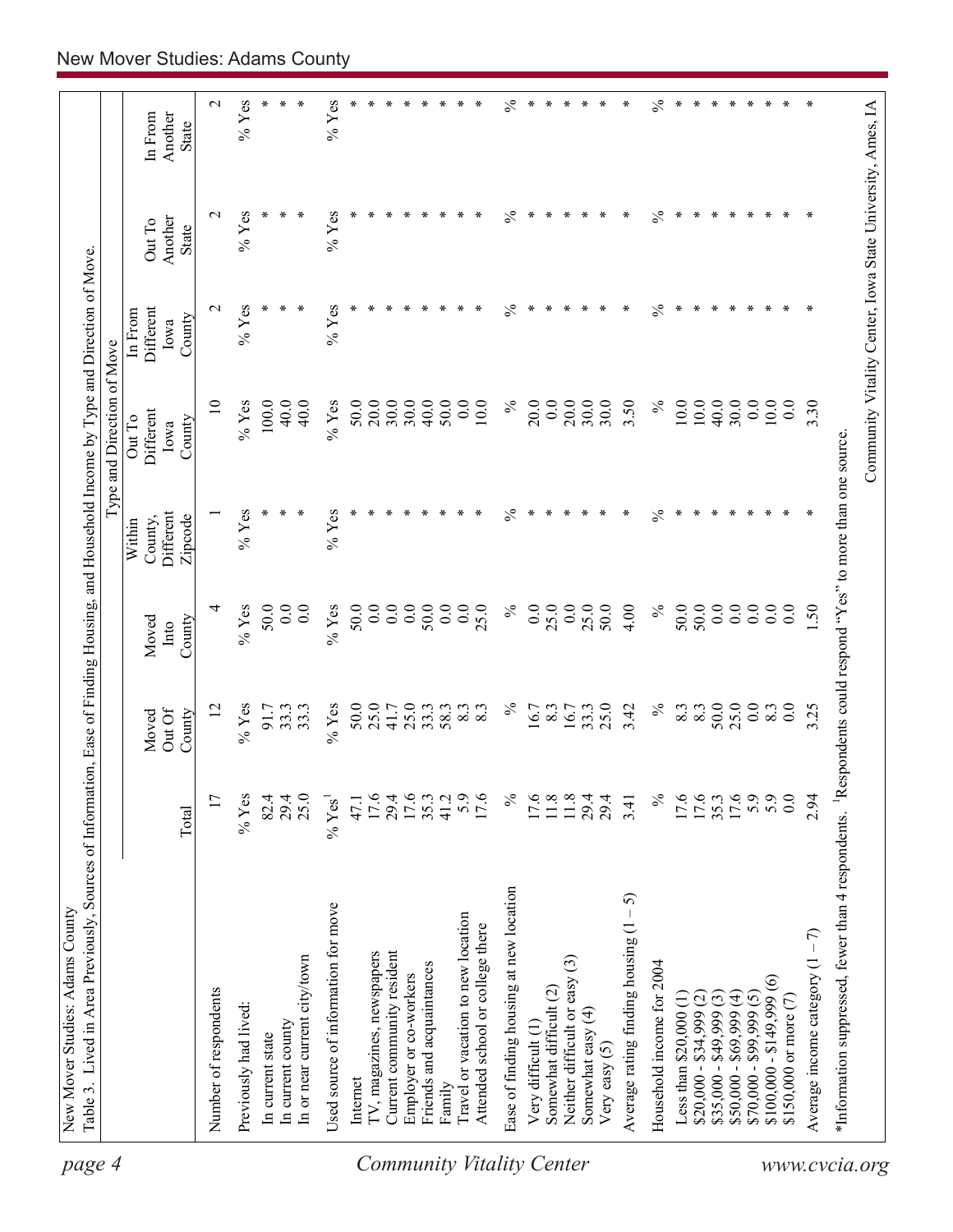|                                  | Table 4. Income Comparison Between Locations, Satisfaction with Previous and Current Locations, and Doing Move Over Again by Type and Direction of Move |                  |                           |                         |                                           | Type and Direction of Move                                 |                                        |                            |                             |
|----------------------------------|---------------------------------------------------------------------------------------------------------------------------------------------------------|------------------|---------------------------|-------------------------|-------------------------------------------|------------------------------------------------------------|----------------------------------------|----------------------------|-----------------------------|
| www.cvcia.org                    |                                                                                                                                                         | Total            | Out Of<br>Moved<br>County | County<br>Moved<br>Into | Different<br>County,<br>Zipcode<br>Within | Different<br>Out To<br>County<br>Iowa                      | Different<br>In From<br>County<br>Iowa | Another<br>Out To<br>State | Another<br>In From<br>State |
|                                  | Number of respondents                                                                                                                                   | 17               | $\overline{2}$            | 4                       |                                           | $\overline{10}$                                            | $\sim$                                 | $\mathbf{\sim}$            | $\mathbf{\sim}$             |
|                                  | Current location income compared with                                                                                                                   |                  | $\%$                      | $\%$                    |                                           | $\%$                                                       |                                        |                            |                             |
|                                  | previous location income                                                                                                                                | $\%$             |                           |                         | $\%$                                      |                                                            | $\%$                                   | $\%$                       | $\%$                        |
|                                  | Significantly lower income (1)                                                                                                                          | 0.0              | 0.0                       | 0.0                     | ∗                                         | $\overline{0}$ .                                           | ∗                                      | $\ast$                     | $\ast$                      |
|                                  | Somewhat lower income (2)                                                                                                                               | 0.0              | 0.0                       | 0.0                     | ∗                                         | 0.0                                                        | ∗                                      | ∗                          | $\ast$                      |
|                                  | About same income (3)                                                                                                                                   | 76.5             | 66.7                      | 100.0                   | ∗                                         | $70.0$                                                     | ∗                                      | ∗                          | ∗                           |
|                                  | Somewhat higher income (4)                                                                                                                              | 5.9              | 8.3                       | $\overline{0}$ .        | ∗                                         | 10.0                                                       | ∗                                      | ∗                          | $\ast$                      |
|                                  | Significantly higher income (5)                                                                                                                         | 17.6             | 25.0                      | 0.0                     | ∗                                         | 20.0                                                       | ∗                                      | ∗                          | $\ast$                      |
|                                  | 5<br>Average comparison income $(1 -$                                                                                                                   | 3.41             | 3.58                      | 3.00                    | ∗                                         | 3.50                                                       | ∗                                      | ∗                          | ∗                           |
|                                  | Satisfaction with previous location                                                                                                                     | $\%$             | $\%$                      | $\%$                    | $\%$                                      | $\%$                                                       | $\frac{5}{6}$                          | $\frac{5}{6}$              | $\frac{6}{6}$               |
|                                  | Very dissatisfied (1                                                                                                                                    |                  | 8.3                       | 25.0                    | ∗                                         | $10.0\,$                                                   | ∗                                      | ∗                          | ∗                           |
|                                  | Somewhat dissatisfied (2)                                                                                                                               | $11.8$<br>17.6   | 25.0                      | 0.0                     | $\ast$                                    | 30.0                                                       | ∗                                      | ∗                          | $\ast$                      |
|                                  | Neither dissatisfied or satisfied (3)                                                                                                                   | 5.9              | 0.0                       | 25.0                    | ∗                                         | 0.0                                                        | ∗                                      | ∗                          | $\ast$                      |
|                                  | Somewhat satisfied (4)                                                                                                                                  | 41.2             | 50.0                      | 0.0                     | ∗                                         | 40.0                                                       | ∗                                      | ∗                          | $\ast$                      |
|                                  | Very satisfied (5)                                                                                                                                      | 23.5             | 16.7                      | 50.0                    | ∗                                         | 20.0                                                       | ∗                                      | ∗                          | $\ast$                      |
| <b>Community Vitality Center</b> | Average satisfaction previous $(1 - 5)$                                                                                                                 | 3.47             | 3.42                      | 3.50                    | ∗                                         | 3.30                                                       | ∗                                      | ∗                          | ∗                           |
|                                  | Satisfaction with current location                                                                                                                      | $\%$             | $\%$                      | $\%$                    | $\%$                                      | $\frac{5}{6}$                                              | $\%$                                   | $\%$                       | $\%$                        |
|                                  | Very dissatisfied (1                                                                                                                                    | 17.6             | 8.3                       | 50.0                    | ∗                                         | 10.0                                                       | ∗                                      | ∗                          | ∗                           |
|                                  | Somewhat dissatisfied (2)                                                                                                                               | 0.0              | 0.0                       | 0.0                     | ∗                                         | 0.0                                                        | ∗                                      | ∗                          | $\ast$                      |
|                                  | Neither dissatisfied or satisfied (3)                                                                                                                   | 0.0              | $0.0\,$                   | 0.0                     | $\ast$                                    | 0.0                                                        | ∗                                      | $\ast$                     | $\ast$                      |
|                                  | Somewhat satisfied (4)                                                                                                                                  | 35.3             | 33.3                      | 25.0                    | ∗                                         | 20.0                                                       | ∗                                      | ∗                          | ∗                           |
|                                  | Very satisfied (5)                                                                                                                                      | 47.1             | 58.3                      | 25.0                    | $\ast$                                    | 70.0                                                       | ∗                                      | ∗                          | $\ast$                      |
|                                  | Average satisfaction current $(1 - 5)$                                                                                                                  | 39.4             | 4.33                      | 2.75                    | ∗                                         | 4.40                                                       | ∗                                      | ∗                          | ∗                           |
|                                  | Would do move over again                                                                                                                                | $\%$             | $\%$                      | $\%$                    | $\%$                                      | $\%$                                                       | $\frac{5}{6}$                          | $\frac{5}{6}$              | $\frac{5}{6}$               |
|                                  | Definitely not (1)                                                                                                                                      | $\overline{0}$ . | 0.0                       | 0.0                     | ∗                                         | 0.0                                                        | ∗                                      | ∗                          | ∗                           |
|                                  | Probably not (2)                                                                                                                                        |                  | 8.3                       | 0.0                     | $\ast$                                    | $\overline{0.0}$                                           | $\ast$                                 | $\ast$                     | $\ast$                      |
|                                  | Undecided (3)                                                                                                                                           | $5.9$<br>$47.1$  | 0.0                       | 25.0                    | $\ast$                                    | $0.0\,$                                                    | $\ast$                                 | ∗                          | $\ast$                      |
|                                  | Probably yes (4)                                                                                                                                        |                  | 33.3                      | 75.0                    | $\ast$                                    | 30.0                                                       | $\ast$                                 | ∗                          | $\ast$                      |
|                                  | Definitely yes (5)                                                                                                                                      | 41.2             | 58.3                      | 0.0                     | ∗                                         | 70.0                                                       | ∗                                      | ∗                          | ∗                           |
|                                  | Average rating do move over $(1 - 5)$                                                                                                                   | 4.24             | 4.42                      | 3.75                    | ∗                                         | 4.70                                                       | ∗                                      | ∗                          | ∗                           |
| page 5                           | *Information suppressed, fewer than 4 respondents.                                                                                                      |                  |                           |                         |                                           |                                                            |                                        |                            |                             |
|                                  |                                                                                                                                                         |                  |                           |                         |                                           | Community Vitality Center, Iowa State University, Ames, IA |                                        |                            |                             |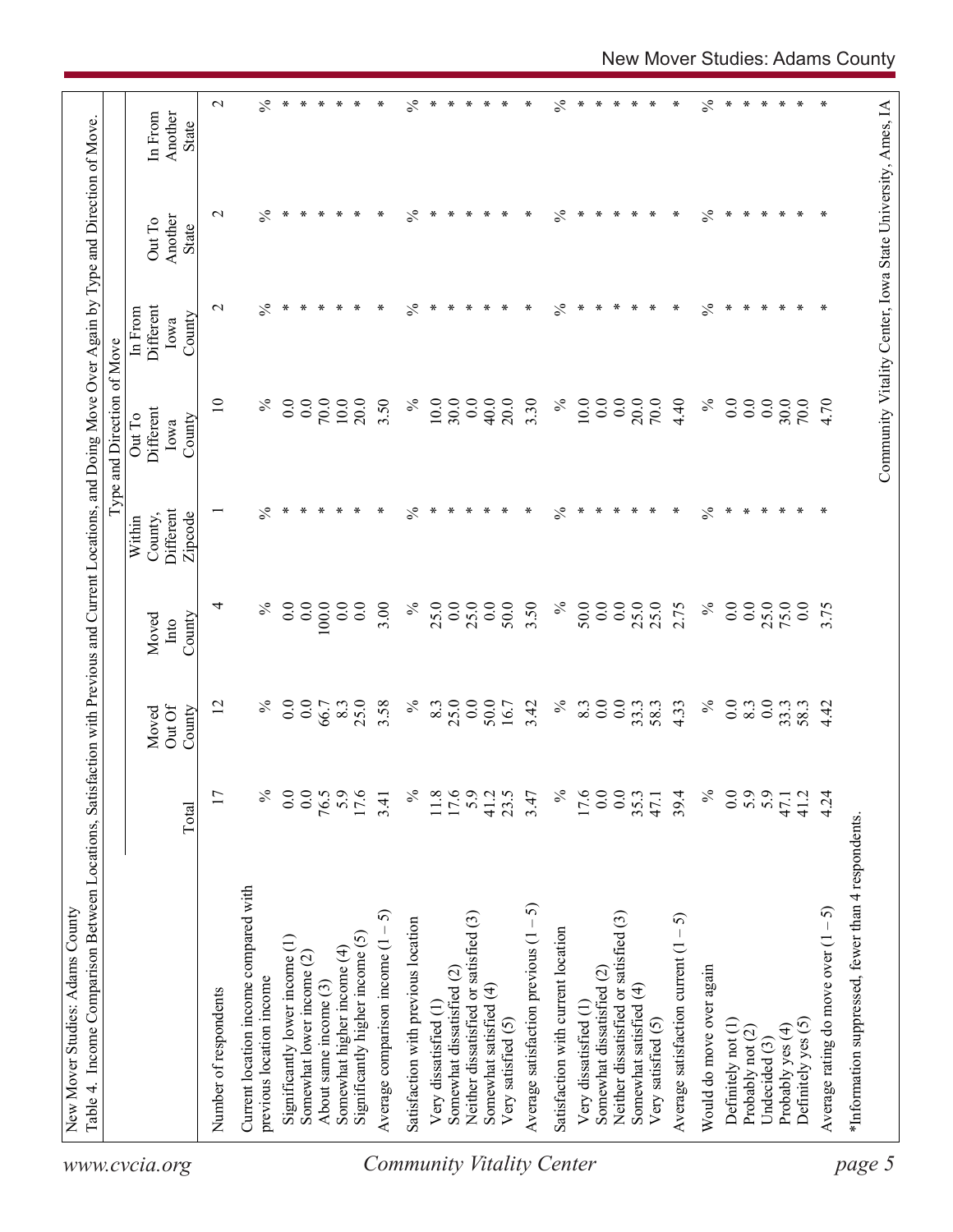| $\approx$<br>$\%$<br>$\%$<br>$\approx$<br>50.9<br>41.0<br>24.0<br>℅<br>63.0<br>37.0<br>$7.\overline{6}$<br>8.4<br>11.0<br>16.9<br>57.6<br>169<br>13.6<br>29.0<br>19.3<br>64.7<br>4.2<br>$4.\overline{7}$<br>1.8<br>9.1<br>10.2<br>121<br>Another<br>Out To<br>State<br>$\%$<br>44.0<br>$\%$<br>17.6<br>$\%$<br>17.0<br>2.3<br>12.6<br>℅<br>53.9<br>57.4<br>25.0<br>6.9<br>$\%$<br>$3.\overline{5}$<br>37.0<br>288<br>21.2<br>207<br>21.7<br>10.8<br>29.3<br>23.3<br><b>Different</b><br>12.7<br>36.1<br>46.1<br>In From<br>County<br>Iowa<br>43.0<br>$\%$<br>206<br>$\%$<br>$\%$<br>$\%$<br>45.0<br>$13.8$<br>2.3<br>20.9<br>$\%$<br>54.6<br>13.8<br>16.8<br>6.8<br>20.0<br>289<br>20.8<br>18.0<br>10.2<br>45.4<br>9.4<br>31.2<br>12.7<br>29.3<br>60.1<br>Different<br>Out To<br>County<br>Iowa<br>$\%$<br>85<br>45.0<br>$\%$<br>$\%$<br>25.0<br>$\%$<br>7.2<br>28.6<br>115<br>20.0<br>$\%$<br>54.8<br>45.2<br>9.5<br>29.8<br>13.9<br>24.7<br>10.7<br>64.3<br>14.3<br>10.7<br>15.7<br>50.4<br>Different<br>$\overline{0}$<br>191<br>Zipcode<br>County,<br>Within<br>48.0<br>$\%$<br>61.9<br>366<br>18.9<br>49.6<br>$\%$<br>8.6<br>20.5<br>$\%$<br>498<br>$\%$<br>27.5<br>21.9<br>14.5<br>$\%$<br>50.4<br>10.7<br>38.5<br>36.5<br>12.4<br>1.6<br>16.3<br>30.3<br>$\overline{4}$<br>$\overline{9}$<br>County<br>Moved<br>Into<br>$\%$<br>$\%$<br>$\%$<br>$\%$<br>22.0<br>42.0<br>22.0<br>9.8<br>$\%$<br>61.8<br>9.0<br>5.8<br>26.0<br>458<br>57.7<br>42.3<br>15.8<br>13.3<br>11.8<br>47.2<br>16.7<br>18.1<br>$10.5$<br>2.2<br>327<br>Out Of<br>County<br>Moved<br>$\frac{5}{6}$<br>$\%$<br>$\frac{173}{2800}$<br>$\frac{3}{1008}$<br>℅<br>22.3<br>22.0<br>15.7<br>1.6<br>46.0<br>13.2<br>$\%$<br>54.5<br>45.5<br>$12.0$<br>62.4<br>$\%$<br>38.4<br>737<br>21.3<br>16.3<br>9.4<br>5.1<br>1,011<br>Total<br>% Some college or vocational training<br>% High school graduate or equivalent<br>Work, income, retirement, education<br>Highest level of education completed<br>% Less than high school graduate<br>Community, services, amenities<br>Most important reason for moving<br>% Bachelor degree or more<br>% Divorced or separated<br>Family, friends, health<br>Number of respondents<br>Selected age categories<br>% Associate degree<br>Number of reasons<br>Median age in years<br>% Age 70 or older<br>% Never married<br>Type of reason<br>% Age $25 - 34$<br>Marital status<br>% Widowed<br>% Married<br>% Female<br>Housing<br>% Male<br>Other<br>Gender | Number of reasons exceeds number of respondents because some respondents gave more than one reason. |  |  | Type and Direction of Move |  |                                    |
|----------------------------------------------------------------------------------------------------------------------------------------------------------------------------------------------------------------------------------------------------------------------------------------------------------------------------------------------------------------------------------------------------------------------------------------------------------------------------------------------------------------------------------------------------------------------------------------------------------------------------------------------------------------------------------------------------------------------------------------------------------------------------------------------------------------------------------------------------------------------------------------------------------------------------------------------------------------------------------------------------------------------------------------------------------------------------------------------------------------------------------------------------------------------------------------------------------------------------------------------------------------------------------------------------------------------------------------------------------------------------------------------------------------------------------------------------------------------------------------------------------------------------------------------------------------------------------------------------------------------------------------------------------------------------------------------------------------------------------------------------------------------------------------------------------------------------------------------------------------------------------------------------------------------------------------------------------------------------------------------------------------------------------------------------------------------------------------------------------------------------------------------------------------------------------------------------------------------------------------------------------------------------------------------------------------------------------------------------------------------------------------------------------------------------------------------------------------------|-----------------------------------------------------------------------------------------------------|--|--|----------------------------|--|------------------------------------|
| 159                                                                                                                                                                                                                                                                                                                                                                                                                                                                                                                                                                                                                                                                                                                                                                                                                                                                                                                                                                                                                                                                                                                                                                                                                                                                                                                                                                                                                                                                                                                                                                                                                                                                                                                                                                                                                                                                                                                                                                                                                                                                                                                                                                                                                                                                                                                                                                                                                                                                  |                                                                                                     |  |  |                            |  | In From<br>Another<br><b>State</b> |
|                                                                                                                                                                                                                                                                                                                                                                                                                                                                                                                                                                                                                                                                                                                                                                                                                                                                                                                                                                                                                                                                                                                                                                                                                                                                                                                                                                                                                                                                                                                                                                                                                                                                                                                                                                                                                                                                                                                                                                                                                                                                                                                                                                                                                                                                                                                                                                                                                                                                      |                                                                                                     |  |  |                            |  |                                    |
| 5.0<br>14.6<br>31.6<br>17.0<br>43.9<br>$14.5$<br>12.0<br>8.2<br>40.5<br>210<br>33.3<br>5.7<br>67.7<br>37.1<br>15.1<br>56.1                                                                                                                                                                                                                                                                                                                                                                                                                                                                                                                                                                                                                                                                                                                                                                                                                                                                                                                                                                                                                                                                                                                                                                                                                                                                                                                                                                                                                                                                                                                                                                                                                                                                                                                                                                                                                                                                                                                                                                                                                                                                                                                                                                                                                                                                                                                                           |                                                                                                     |  |  |                            |  | 53.5                               |
|                                                                                                                                                                                                                                                                                                                                                                                                                                                                                                                                                                                                                                                                                                                                                                                                                                                                                                                                                                                                                                                                                                                                                                                                                                                                                                                                                                                                                                                                                                                                                                                                                                                                                                                                                                                                                                                                                                                                                                                                                                                                                                                                                                                                                                                                                                                                                                                                                                                                      |                                                                                                     |  |  |                            |  |                                    |
|                                                                                                                                                                                                                                                                                                                                                                                                                                                                                                                                                                                                                                                                                                                                                                                                                                                                                                                                                                                                                                                                                                                                                                                                                                                                                                                                                                                                                                                                                                                                                                                                                                                                                                                                                                                                                                                                                                                                                                                                                                                                                                                                                                                                                                                                                                                                                                                                                                                                      |                                                                                                     |  |  |                            |  |                                    |
|                                                                                                                                                                                                                                                                                                                                                                                                                                                                                                                                                                                                                                                                                                                                                                                                                                                                                                                                                                                                                                                                                                                                                                                                                                                                                                                                                                                                                                                                                                                                                                                                                                                                                                                                                                                                                                                                                                                                                                                                                                                                                                                                                                                                                                                                                                                                                                                                                                                                      |                                                                                                     |  |  |                            |  |                                    |
|                                                                                                                                                                                                                                                                                                                                                                                                                                                                                                                                                                                                                                                                                                                                                                                                                                                                                                                                                                                                                                                                                                                                                                                                                                                                                                                                                                                                                                                                                                                                                                                                                                                                                                                                                                                                                                                                                                                                                                                                                                                                                                                                                                                                                                                                                                                                                                                                                                                                      |                                                                                                     |  |  |                            |  |                                    |
|                                                                                                                                                                                                                                                                                                                                                                                                                                                                                                                                                                                                                                                                                                                                                                                                                                                                                                                                                                                                                                                                                                                                                                                                                                                                                                                                                                                                                                                                                                                                                                                                                                                                                                                                                                                                                                                                                                                                                                                                                                                                                                                                                                                                                                                                                                                                                                                                                                                                      |                                                                                                     |  |  |                            |  |                                    |
|                                                                                                                                                                                                                                                                                                                                                                                                                                                                                                                                                                                                                                                                                                                                                                                                                                                                                                                                                                                                                                                                                                                                                                                                                                                                                                                                                                                                                                                                                                                                                                                                                                                                                                                                                                                                                                                                                                                                                                                                                                                                                                                                                                                                                                                                                                                                                                                                                                                                      |                                                                                                     |  |  |                            |  |                                    |
|                                                                                                                                                                                                                                                                                                                                                                                                                                                                                                                                                                                                                                                                                                                                                                                                                                                                                                                                                                                                                                                                                                                                                                                                                                                                                                                                                                                                                                                                                                                                                                                                                                                                                                                                                                                                                                                                                                                                                                                                                                                                                                                                                                                                                                                                                                                                                                                                                                                                      |                                                                                                     |  |  |                            |  |                                    |
|                                                                                                                                                                                                                                                                                                                                                                                                                                                                                                                                                                                                                                                                                                                                                                                                                                                                                                                                                                                                                                                                                                                                                                                                                                                                                                                                                                                                                                                                                                                                                                                                                                                                                                                                                                                                                                                                                                                                                                                                                                                                                                                                                                                                                                                                                                                                                                                                                                                                      |                                                                                                     |  |  |                            |  |                                    |
|                                                                                                                                                                                                                                                                                                                                                                                                                                                                                                                                                                                                                                                                                                                                                                                                                                                                                                                                                                                                                                                                                                                                                                                                                                                                                                                                                                                                                                                                                                                                                                                                                                                                                                                                                                                                                                                                                                                                                                                                                                                                                                                                                                                                                                                                                                                                                                                                                                                                      |                                                                                                     |  |  |                            |  |                                    |
|                                                                                                                                                                                                                                                                                                                                                                                                                                                                                                                                                                                                                                                                                                                                                                                                                                                                                                                                                                                                                                                                                                                                                                                                                                                                                                                                                                                                                                                                                                                                                                                                                                                                                                                                                                                                                                                                                                                                                                                                                                                                                                                                                                                                                                                                                                                                                                                                                                                                      |                                                                                                     |  |  |                            |  |                                    |
|                                                                                                                                                                                                                                                                                                                                                                                                                                                                                                                                                                                                                                                                                                                                                                                                                                                                                                                                                                                                                                                                                                                                                                                                                                                                                                                                                                                                                                                                                                                                                                                                                                                                                                                                                                                                                                                                                                                                                                                                                                                                                                                                                                                                                                                                                                                                                                                                                                                                      |                                                                                                     |  |  |                            |  |                                    |
|                                                                                                                                                                                                                                                                                                                                                                                                                                                                                                                                                                                                                                                                                                                                                                                                                                                                                                                                                                                                                                                                                                                                                                                                                                                                                                                                                                                                                                                                                                                                                                                                                                                                                                                                                                                                                                                                                                                                                                                                                                                                                                                                                                                                                                                                                                                                                                                                                                                                      |                                                                                                     |  |  |                            |  |                                    |
|                                                                                                                                                                                                                                                                                                                                                                                                                                                                                                                                                                                                                                                                                                                                                                                                                                                                                                                                                                                                                                                                                                                                                                                                                                                                                                                                                                                                                                                                                                                                                                                                                                                                                                                                                                                                                                                                                                                                                                                                                                                                                                                                                                                                                                                                                                                                                                                                                                                                      |                                                                                                     |  |  |                            |  |                                    |
|                                                                                                                                                                                                                                                                                                                                                                                                                                                                                                                                                                                                                                                                                                                                                                                                                                                                                                                                                                                                                                                                                                                                                                                                                                                                                                                                                                                                                                                                                                                                                                                                                                                                                                                                                                                                                                                                                                                                                                                                                                                                                                                                                                                                                                                                                                                                                                                                                                                                      |                                                                                                     |  |  |                            |  |                                    |
|                                                                                                                                                                                                                                                                                                                                                                                                                                                                                                                                                                                                                                                                                                                                                                                                                                                                                                                                                                                                                                                                                                                                                                                                                                                                                                                                                                                                                                                                                                                                                                                                                                                                                                                                                                                                                                                                                                                                                                                                                                                                                                                                                                                                                                                                                                                                                                                                                                                                      |                                                                                                     |  |  |                            |  |                                    |
|                                                                                                                                                                                                                                                                                                                                                                                                                                                                                                                                                                                                                                                                                                                                                                                                                                                                                                                                                                                                                                                                                                                                                                                                                                                                                                                                                                                                                                                                                                                                                                                                                                                                                                                                                                                                                                                                                                                                                                                                                                                                                                                                                                                                                                                                                                                                                                                                                                                                      |                                                                                                     |  |  |                            |  |                                    |
|                                                                                                                                                                                                                                                                                                                                                                                                                                                                                                                                                                                                                                                                                                                                                                                                                                                                                                                                                                                                                                                                                                                                                                                                                                                                                                                                                                                                                                                                                                                                                                                                                                                                                                                                                                                                                                                                                                                                                                                                                                                                                                                                                                                                                                                                                                                                                                                                                                                                      |                                                                                                     |  |  |                            |  |                                    |
|                                                                                                                                                                                                                                                                                                                                                                                                                                                                                                                                                                                                                                                                                                                                                                                                                                                                                                                                                                                                                                                                                                                                                                                                                                                                                                                                                                                                                                                                                                                                                                                                                                                                                                                                                                                                                                                                                                                                                                                                                                                                                                                                                                                                                                                                                                                                                                                                                                                                      |                                                                                                     |  |  |                            |  |                                    |
| 6.2                                                                                                                                                                                                                                                                                                                                                                                                                                                                                                                                                                                                                                                                                                                                                                                                                                                                                                                                                                                                                                                                                                                                                                                                                                                                                                                                                                                                                                                                                                                                                                                                                                                                                                                                                                                                                                                                                                                                                                                                                                                                                                                                                                                                                                                                                                                                                                                                                                                                  |                                                                                                     |  |  |                            |  |                                    |
|                                                                                                                                                                                                                                                                                                                                                                                                                                                                                                                                                                                                                                                                                                                                                                                                                                                                                                                                                                                                                                                                                                                                                                                                                                                                                                                                                                                                                                                                                                                                                                                                                                                                                                                                                                                                                                                                                                                                                                                                                                                                                                                                                                                                                                                                                                                                                                                                                                                                      |                                                                                                     |  |  |                            |  |                                    |
|                                                                                                                                                                                                                                                                                                                                                                                                                                                                                                                                                                                                                                                                                                                                                                                                                                                                                                                                                                                                                                                                                                                                                                                                                                                                                                                                                                                                                                                                                                                                                                                                                                                                                                                                                                                                                                                                                                                                                                                                                                                                                                                                                                                                                                                                                                                                                                                                                                                                      |                                                                                                     |  |  |                            |  |                                    |
|                                                                                                                                                                                                                                                                                                                                                                                                                                                                                                                                                                                                                                                                                                                                                                                                                                                                                                                                                                                                                                                                                                                                                                                                                                                                                                                                                                                                                                                                                                                                                                                                                                                                                                                                                                                                                                                                                                                                                                                                                                                                                                                                                                                                                                                                                                                                                                                                                                                                      |                                                                                                     |  |  |                            |  | 0.5                                |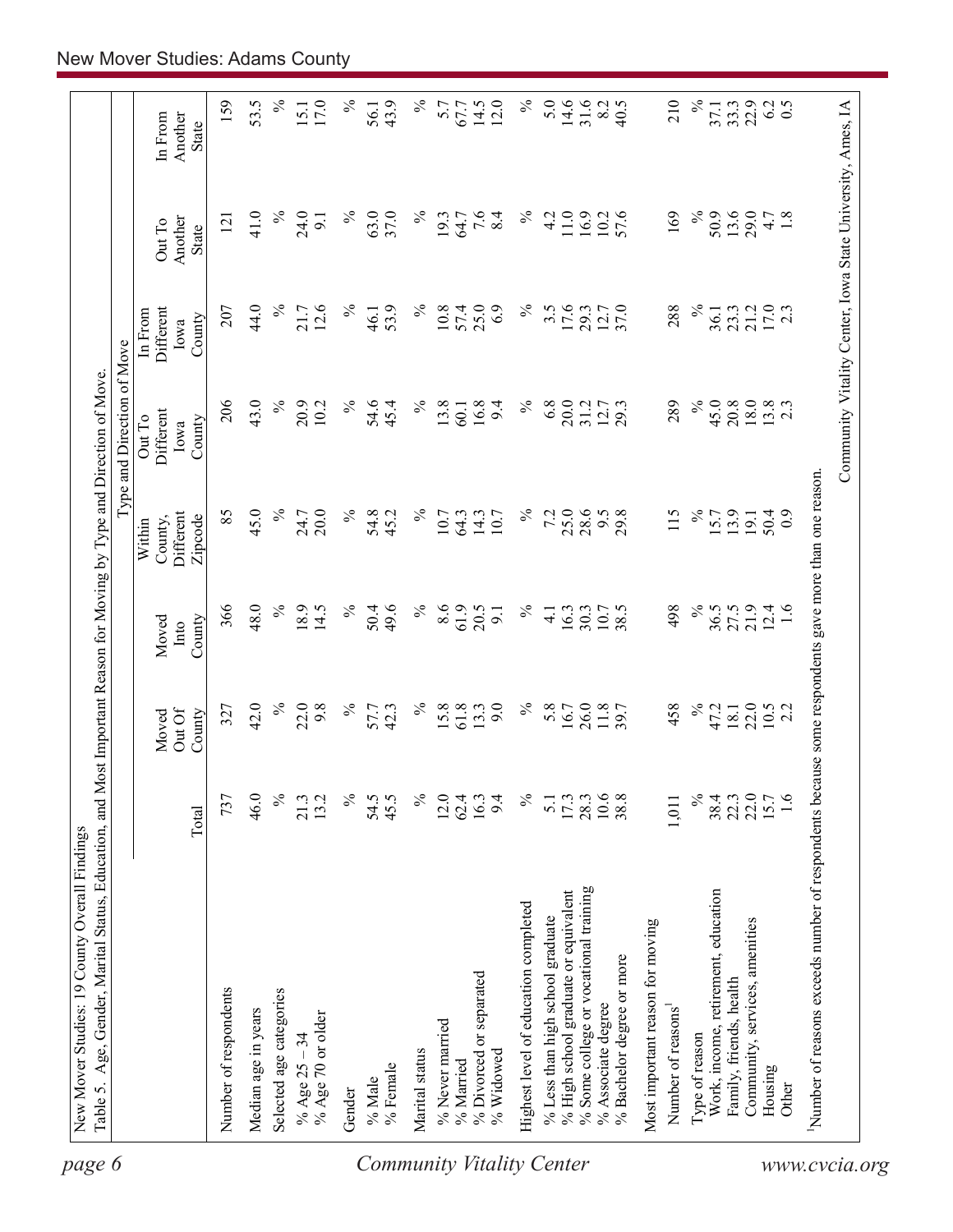|                                  | Table 6. Factors in Moving Decision by Type and Direction of Move. |                  |                           |                         |                                           | Type and Direction of Move            |                                        |                                                            |                                    |
|----------------------------------|--------------------------------------------------------------------|------------------|---------------------------|-------------------------|-------------------------------------------|---------------------------------------|----------------------------------------|------------------------------------------------------------|------------------------------------|
| www.cvcia.org                    |                                                                    | Total            | Out Of<br>County<br>Moved | County<br>Moved<br>Into | Different<br>Zipcode<br>County,<br>Within | Different<br>Out To<br>County<br>Iowa | Different<br>In From<br>County<br>Iowa | Another<br>Out To<br>State                                 | Another<br>In From<br><b>State</b> |
|                                  | Number of respondents                                              | 737              | 327                       | 366                     | 85                                        | 206                                   | 207                                    | $\overline{2}$                                             | 159                                |
|                                  | Factors in Moving Decision                                         | $\%$ Yes         | $%$ Yes                   | $%$ Yes                 | $%$ Yes                                   | $%$ Yes                               | $%$ Yes                                | $%$ Yes                                                    | $%$ Yes                            |
|                                  | Moved, commuted, same employer                                     | 14.2             | 12.6                      | 13.3                    | 28.8                                      | 16.7                                  | 18.8                                   | 5.5                                                        | 6.4                                |
|                                  | Job transfer by employer to location                               | 7.6              | 9.8                       | $\overline{7.1}$        |                                           | 7.8                                   | $\frac{0}{4}$                          | 13.4                                                       | 11.0                               |
|                                  | Laid off from previous job                                         | 4.9              | 7.9                       | 3.4                     | 0.0                                       | 8.3                                   | 3.1                                    | $\overline{71}$                                            | 3.9                                |
|                                  | New job with new employer                                          | 26.7             | $34.3$<br>19.4            | 24.7                    | 3.8                                       | 29.7                                  | 25.6                                   | 42.1                                                       | 23.5                               |
|                                  | Moved to look for new job or work                                  | 16.5             |                           | 15.9                    | 5.0                                       | 15.0                                  | 13.6                                   | 27.0                                                       | 18.8                               |
|                                  | Retired from previous employment                                   | 14.4             | $\Xi$                     | 16.9                    | 12.2                                      | 10.8                                  | 14.6                                   | 11.7                                                       | 19.9                               |
|                                  | To be nearer parents                                               | 23.7             | 21.0                      | 30.5                    |                                           | 19.7                                  | 30.2                                   | 23.1                                                       | 30.9                               |
|                                  | To be nearer children                                              | 20.1             | 21.3                      | 22.3                    | $7.\overline{5}$                          | 24.4                                  | 19.7                                   | 16.0                                                       | 25.6                               |
|                                  | To live with spouse or partner                                     |                  | 15.5                      | 14.3                    | 16.5                                      | 17.6                                  | 19.0                                   | 12.0                                                       | 8.0                                |
|                                  | To be nearer siblings, other relatives                             | $15.0$<br>$30.5$ | 26.6                      | 38.4                    | $\Xi$                                     | 24.7                                  | 34.3                                   | 29.7                                                       | 43.6                               |
|                                  | To be nearer friends, acquaintances                                | 29.6             | 29.3                      | 32.6                    | 21.5                                      | 30.7                                  | 34.8                                   | 27.0                                                       | 29.6                               |
|                                  | Change in marital status                                           | 13.2             | 12.1                      | 13.3                    | 16.0                                      | 12.6                                  | 16.0                                   | $\overline{111}$                                           | 9.8                                |
|                                  | Place easier find spouse or partner                                | 7.9              | 12.7                      | $\frac{1}{4}$           | 3.7                                       | 9.6                                   |                                        | 17.9                                                       | 2.6                                |
|                                  | Decline in health                                                  | 10.4             | 7.6                       | 11.5                    | 12.3                                      | $\frac{6}{4}$ .5                      | 5.0000                                 | 6.0                                                        | 17.4                               |
| <b>Community Vitality Center</b> | Take care aging parents                                            | 5.9              | $\overline{51}$           | $\overline{7.6}$        | $\overline{12}$                           |                                       |                                        | 6.0                                                        | 10.4                               |
|                                  | Find less congested place to live                                  | 28.2             | 15.2                      | 39.2                    | 27.2                                      | 20.6                                  | 32.3                                   | 6.0                                                        | 48.1                               |
|                                  | Find safer place to live                                           | 26.1             | 15.9                      | 35.9                    | 18.5                                      | 21.3                                  | 30.0                                   | 6.8                                                        | 43.5                               |
|                                  | Live in desirable natural environment                              | 35.8             | 29.9                      | 43.5                    | 25.9                                      | 31.0                                  | 43.8                                   | 28.2                                                       | 43.1                               |
|                                  | More outdoor recreation                                            | 29.3             | 28.3                      | 31.7                    | 22.2                                      | 24.2                                  | 36.1                                   | 35.0                                                       | 26.0                               |
|                                  | Find arts, entertainment, cultural                                 | 23.7             | 36.1                      | 15.8                    | 6.2                                       | 28.1                                  | 16.9                                   | 49.6                                                       | 14.3                               |
|                                  | Find simpler pace of life                                          | $36.8$<br>$22.4$ | 25.2                      | 49.6                    | 24.7                                      | 30.0                                  | 44.8                                   | 16.9                                                       | 55.8                               |
|                                  | Find more exciting lifestyle                                       |                  | 31.3                      | 17.7                    | 8.6                                       | 25.0                                  | 21.4                                   | 41.9                                                       | 13.0                               |
|                                  | Live someplace new, have fresh start                               | 41.4             | 39.5                      | 43.2                    | 37.0                                      | 38.2                                  | 43.8                                   | 41.7                                                       | 42.5                               |
|                                  | Lower cost of housing                                              | 31.7             | 20.1                      | 41.5                    | 32.9                                      | 26.3                                  | 35.3                                   | 9.5                                                        | 49.4                               |
|                                  | Have lower taxes                                                   | 25.5             | 18.6                      | 34.0                    | 15.9                                      | 18.5                                  | 30.3                                   | 19.0                                                       | 38.8                               |
|                                  | Have better internet, tv, phone                                    | 8.3              | 12.4                      | 6.2                     | 1.2                                       | 11.6                                  | $8.\overline{5}$                       | 13.8                                                       | $3.\overline{3}$                   |
|                                  | Find better quality local schools                                  | 14.0             | 12.1                      | 17.3                    | 8.6                                       | 13.7                                  | 16.6                                   | 94                                                         | 18.2                               |
|                                  | Opportunities children to achieve                                  | 193              | 20.7                      | 19.2                    | 14.8                                      | 20.8                                  | 19.0                                   | 20.5                                                       | 19.5                               |
|                                  | Have more ethnic diversity                                         | 10.3             | $16.9$<br>2.6             | 5.9                     |                                           | 9.6                                   | 7.0                                    | 29.3                                                       |                                    |
|                                  | Have less ethnic diversity                                         | $\frac{4}{4}$    |                           |                         | $\frac{1}{3}$ .7                          |                                       | $\frac{1}{4}$                          |                                                            | $4.6$<br>9.2                       |
| page                             | Respondents could respond "Yes" to more than one factor            |                  |                           |                         |                                           |                                       |                                        |                                                            |                                    |
|                                  |                                                                    |                  |                           |                         |                                           |                                       |                                        |                                                            |                                    |
|                                  |                                                                    |                  |                           |                         |                                           |                                       |                                        | Community Vitality Center, Iowa State University, Ames, IA |                                    |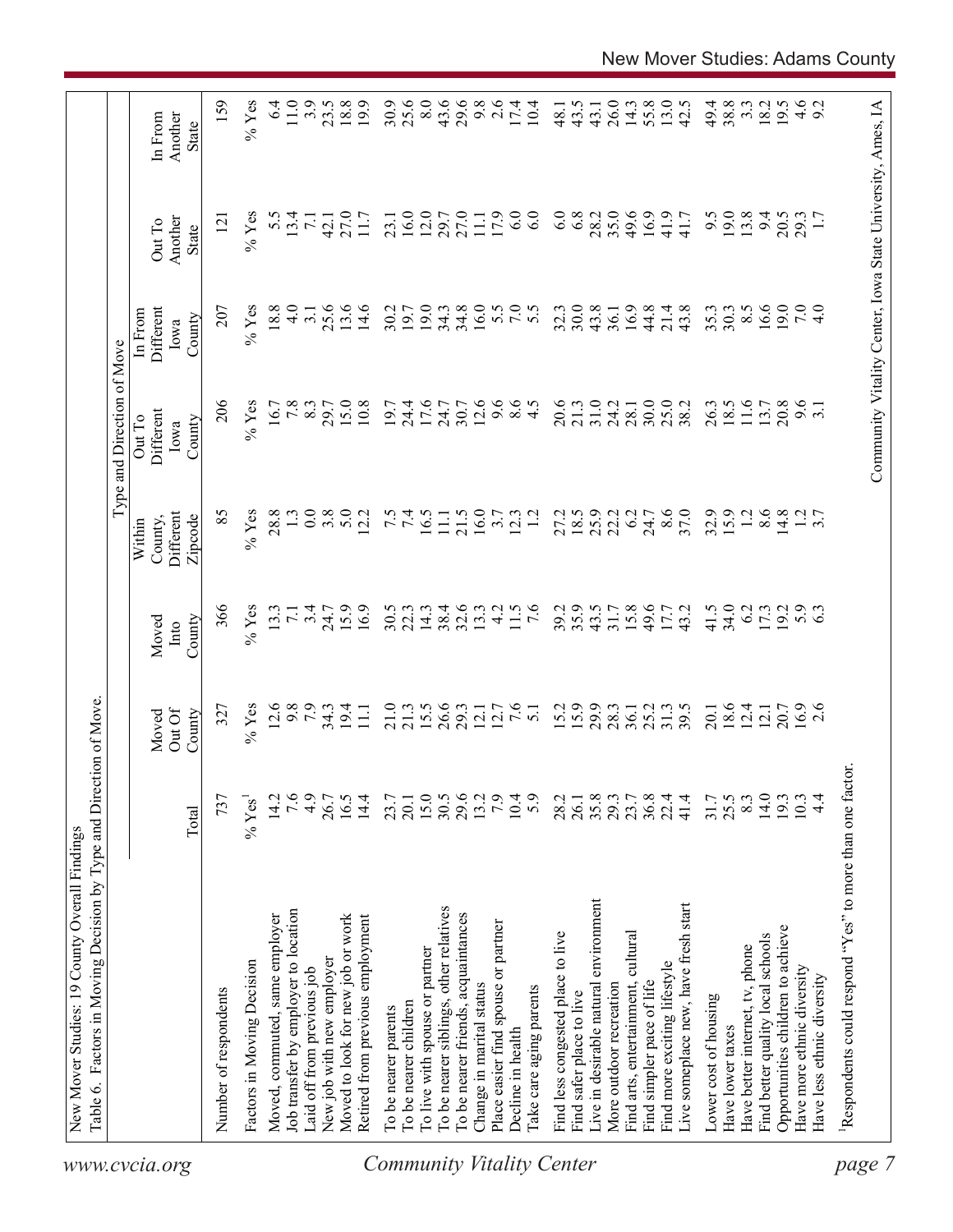| page 8                    |                                                                        |                      |                           |                         |                                           | Type and Direction of Move                                 |                                        |                            |                             |
|---------------------------|------------------------------------------------------------------------|----------------------|---------------------------|-------------------------|-------------------------------------------|------------------------------------------------------------|----------------------------------------|----------------------------|-----------------------------|
|                           |                                                                        | Total                | Out Of<br>County<br>Moved | County<br>Moved<br>Into | Different<br>Zipcode<br>County,<br>Within | Different<br>Out To<br>County<br>Iowa                      | Different<br>In From<br>County<br>Iowa | Another<br>Out To<br>State | In From<br>Another<br>State |
|                           | Number of respondents                                                  | 737                  | 327                       | 366                     | 85                                        | 206                                                        | 207                                    | $\overline{5}$             | 159                         |
|                           | Previously had lived:                                                  | $%$ Yes              | $%$ Yes                   | $%$ Yes                 | $%$ Yes                                   | $%$ Yes                                                    | $%$ Yes                                | $\%$ Yes                   | $%$ Yes                     |
|                           | In current state                                                       | 77.2                 | 73.9                      | 77.6                    | 97.5                                      | 95.5                                                       | 96.9                                   | 36.8                       | 53.5                        |
|                           | In current county                                                      | 38.6                 | 28.3                      | 34.3                    | 100.0                                     | 33.9                                                       | 36.5                                   | 31.5                       | 33.9                        |
|                           | In or near current city/town                                           | 34.2                 | 28.5                      | 32.3                    | 69.9                                      | 34.0                                                       | 35.6                                   | 18.7                       | 27.9                        |
|                           | Used source of information for move                                    | $%$ Yes <sup>1</sup> | $%$ Yes                   | $%$ Yes                 | $\%$ Yes                                  | $%$ Yes                                                    | $%$ Yes                                | $%$ Yes                    | $%$ Yes                     |
|                           | Internet                                                               | 31.2                 |                           | 30.3                    | 14.1                                      | 26.7                                                       | 24.6                                   | 49.6                       | 37.7                        |
|                           | TV, magazines, newspapers                                              | 22.3                 | $35.2$<br>$24.8$          | 20.5                    | 20.0                                      | 22.8                                                       | 22.7                                   | 28.1                       | 17.6                        |
|                           | Current community resident                                             | 22.0                 | 21.4                      | 23.0                    | 18.8                                      | 19.4                                                       | 20.8                                   | 24.8                       | $25.8$<br>$22.6$            |
|                           | Employer or co-workers                                                 | 23.6                 | 26.3                      | 23.5                    | 16.5                                      | 25.2                                                       | 24.2                                   | 28.                        |                             |
|                           | Friends and acquaintances                                              | 36.6                 | 39.4                      | 35.0                    | 34.1                                      | 36.4                                                       | 38.6                                   | 44.6                       | 30.2                        |
|                           | Family                                                                 | 41.2                 | 37.0                      | 44.0                    | 42.4                                      | 37.4                                                       | 41.5                                   | 36.4                       | 47.2                        |
| Community Vitality Center | Travel or vacation to new location<br>Attended school or college there | 14.2<br>6.9          | 15.6<br>7.0               | 15.8<br>63              | 2.4<br>$\overline{7.1}$                   | 10.2<br>$7\cdot3$                                          | 12.6<br>3.9                            | 24.8<br>6.6                | 9.4<br>20.1                 |
|                           | Ease of finding housing at new location                                | $\%$                 | $\%$                      | $\%$                    | $\%$                                      | $\%$                                                       | $\%$                                   | $\%$                       | $\%$                        |
|                           | Very difficult (1)                                                     | 8.8                  | 5.9                       | 12.2                    | 9.4                                       | 7.8                                                        | 9.3                                    | 2.5                        | 16.0                        |
|                           | Somewhat difficult (2)                                                 | 20.6                 | 24.2                      | 18.1                    | 18.8                                      | 23.0                                                       | 18.6                                   | 26.3                       | 17.3                        |
|                           | Neither difficult or easy (3)                                          | 16.5                 | 15.2                      | 15.3                    | 21.2                                      | 14.7                                                       | 17.2                                   | 16.1                       | 12.8                        |
|                           | Somewhat easy (4)<br>Very easy $(5)$                                   | 31.6<br>22.4         | 32.0<br>22.7              | 31.4<br>23.1            | 20.0<br>30.6                              | 30.9<br>23.5                                               | 31.4<br>23.5                           | 33.9<br>21.2               | 22.4<br>31.4                |
|                           | 5<br>Average rating finding housing (1                                 | 3.47                 | 3.51                      | 3.43                    | 3.44                                      | 3.47                                                       | 3.49                                   | 3.58                       | 3.36                        |
|                           | Household income for 2004                                              | $\%$                 | $\%$                      | $\%$                    | $\%$                                      | $\%$                                                       | $\%$                                   | $\%$                       | $\%$                        |
|                           | Less than $$20,000$ $(1)$                                              | 17.3                 | 16.0                      | 18.8                    | 19.0                                      | 18.0                                                       | 18.4                                   | 12.6                       | 19.4                        |
|                           | $$20,000 - $34,999 (2)$                                                | 23.0                 | 21.6                      | 23.3                    | 26.6                                      | 25.0                                                       | 24.3                                   | 16.0                       | 21.9                        |
|                           | $$35,000 - $49,999(3)$                                                 |                      | 18.2                      |                         | 22.8                                      | 18.0                                                       | 20.4                                   | 18.5                       | 14.2                        |
|                           | $$50,000 - $69,999 (4)$                                                | 18.5                 | 18.2                      | 19.1                    | 15.2                                      | 18.0                                                       | 21.4                                   | 18.5                       | 16.1                        |
|                           | $$70,000 - $99,999(5)$                                                 | 12.4                 | 13.8                      | 11.9                    | 8.9                                       | 12.5                                                       | 12.6                                   | 16.0                       | 11.0                        |
|                           | $\widehat{\circ}$<br>$$100,000 - $149,999$                             | 7.7                  | $8.\overline{5}$          | 72                      | $3.\overline{8}$                          | 6.5                                                        | $\frac{1}{5}$                          | 11.8                       | 14.8                        |
|                           | \$150,000 or more $(7)$                                                | 2.9                  | $3.\overline{8}$          | $\overline{1.9}$        | 3.8                                       | 2.0                                                        |                                        | 6.7                        | 2.6                         |
|                           | Average income category $(1 - 7)$                                      | 3.20                 | 3.33                      | 3.11                    | 2.95                                      | 3.10                                                       | 2.96                                   | 3.71                       | 3.32                        |
| www.cvcia.org             | Respondents could respond "Yes" to more than one factor.               |                      |                           |                         |                                           |                                                            |                                        |                            |                             |
|                           |                                                                        |                      |                           |                         |                                           | Community Vitality Center, Iowa State University, Ames, IA |                                        |                            |                             |
|                           |                                                                        |                      |                           |                         |                                           |                                                            |                                        |                            |                             |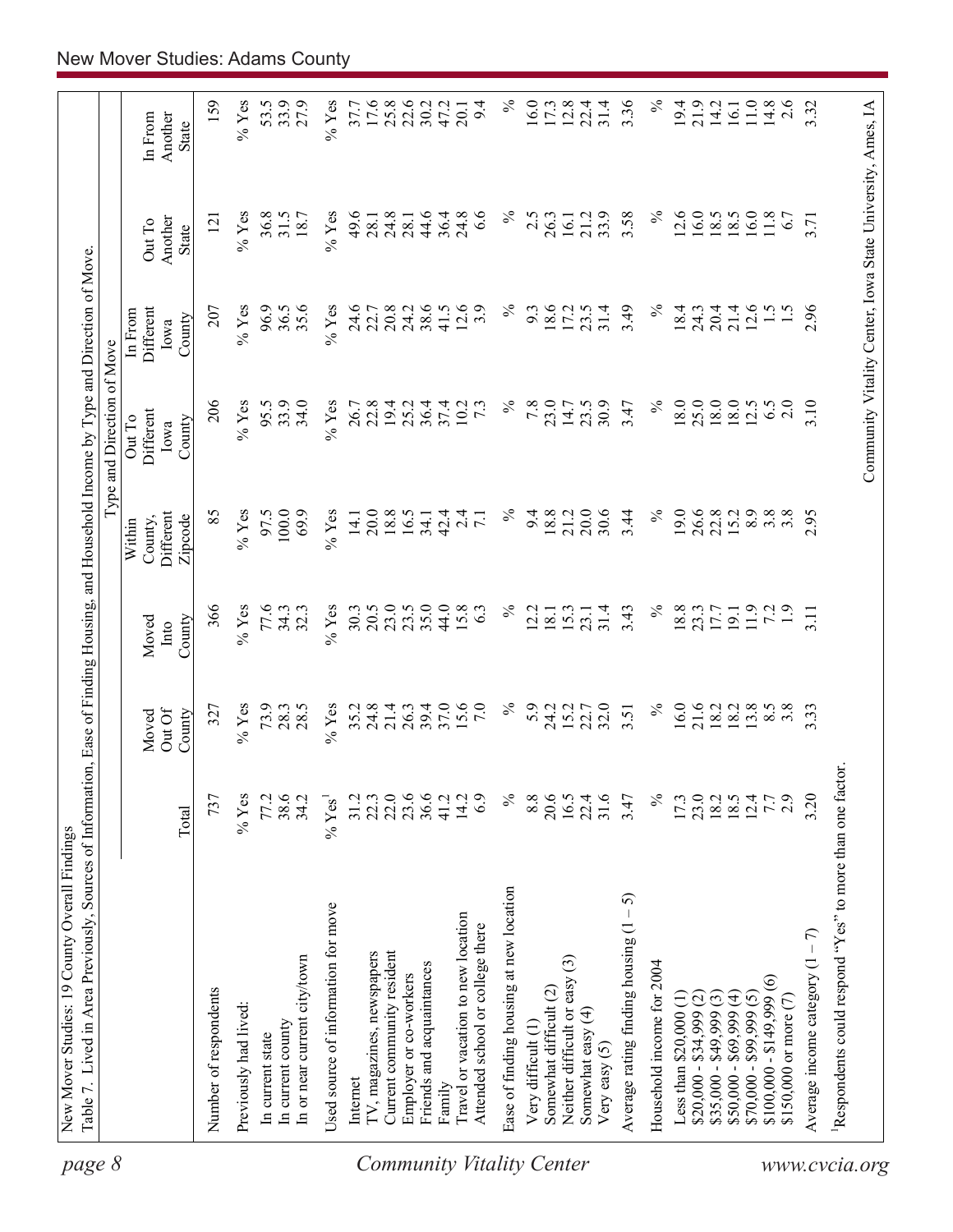| $\%$<br>4.9<br>35.4<br>207<br>$\%$<br>9.8<br>46.6<br>11.8<br>3.10<br>$\%$<br>16.0<br>26.2<br>34.0<br>$\%$<br>6.9<br>7.4<br>4.09<br>2.9<br>6.8<br>50.0<br>Different<br>11.8<br>11.7<br>3.54<br>27.1<br>51.7<br>12.1<br>20.1<br>In From<br>County<br>Iowa<br>206<br>24.9<br>48.8<br>3.94<br>$\%$<br>7.0<br>11.9<br>46.8<br>26.9<br>7.5<br>3.16<br>$\%$<br>16.1<br>17.6<br>$\%$<br>9.8<br>2.0<br>4.9<br>46.6<br>27.3<br>26.3<br>3.38<br>9.3<br>73<br>8.3<br>38.2<br>12.7<br>Different<br>Out To<br>County<br>Iowa<br>85<br>℅<br>$\%$<br>57.6<br>$\%$<br>3.8<br>7.5<br>63.8<br>7.5<br>3.18<br>$\%$<br>28.2<br>4.28<br>17.5<br>11.8<br>15.3<br>4.7<br>5.9<br>$3.\overline{5}$<br>$\overline{12}$<br>Different<br>9.4<br>29.4<br>3.67<br>9.4<br>29.4<br>52.9<br>$\overline{7.1}$<br>34.1<br>County,<br>Zipcode<br>Within<br>9.0<br>366<br>$\%$<br>$\%$<br>15.9<br>29.0<br>3.59<br>$\%$<br>$7.8$<br>8.4<br>44.8<br>3.94<br>$\%$<br>3.6<br>4.7<br>10.4<br>13.3<br>19.2<br>9.7<br>2.93<br>11.5<br>34.5<br>9.5<br>29.5<br>33.0<br>48.4<br>16.1<br>41.7<br>County<br>Moved<br>$\mathbf{Int} \mathbf{O}$<br>16.9<br>$\%$<br>27.6<br>$\%$<br>6.9<br>15.0<br>3.35<br>$\%$<br>3.50<br>5.9<br>50.0<br>$\%$<br>10.7<br>38.2<br>29.2<br>11.4<br>14.8<br>26.5<br>30.5<br>8.7<br>7.8<br>4.03<br>48.8<br>327<br>$4.\overline{3}$<br>8.7<br>$\overline{3}$ .<br>35.1<br>Out Of<br>Moved<br>County<br>29.5<br>$\%$<br>6.6<br>$\%$<br>737<br>$\%$<br>41.9<br>11.8<br>$\%$<br>12.7<br>7.6<br>29.4<br>9.7<br>33.2<br>48.9<br>11.0<br>3.13<br>11.2<br>14.7<br>3.57<br>8.1<br>48.3<br>4.03<br>3.2<br>5.1<br>12.1<br>23.1<br>Total<br>Current location income compared with<br>Average satisfaction previous $(1 - 5)$<br>Average comparison income $(1 - 5)$<br>Neither dissatisfied or satisfied (3)<br>Neither dissatisfied or satisfied (3)<br>Average satisfaction current $(1 - 5)$<br>Satisfaction with previous location<br>Satisfaction with current location<br>Significantly higher income $(5)$<br>Significantly lower income (1)<br>Somewhat higher income (4)<br>Somewhat lower income (2)<br>Would do move over again<br>Somewhat dissatisfied (2)<br>Somewhat dissatisfied (2)<br>previous location income<br>About same income (3)<br>Somewhat satisfied (4)<br>Somewhat satisfied (4)<br>Number of respondents<br>Very dissatisfied (1<br>Very dissatisfied (1<br>Very satisfied (5)<br>Very satisfied (5)<br>Definitely yes (5)<br>Definitely not (1)<br>Probably yes (4)<br>Probably not (2)<br>Undecided $(3)$ |  |  | Type and Direction of Move |                                   |                                    |
|--------------------------------------------------------------------------------------------------------------------------------------------------------------------------------------------------------------------------------------------------------------------------------------------------------------------------------------------------------------------------------------------------------------------------------------------------------------------------------------------------------------------------------------------------------------------------------------------------------------------------------------------------------------------------------------------------------------------------------------------------------------------------------------------------------------------------------------------------------------------------------------------------------------------------------------------------------------------------------------------------------------------------------------------------------------------------------------------------------------------------------------------------------------------------------------------------------------------------------------------------------------------------------------------------------------------------------------------------------------------------------------------------------------------------------------------------------------------------------------------------------------------------------------------------------------------------------------------------------------------------------------------------------------------------------------------------------------------------------------------------------------------------------------------------------------------------------------------------------------------------------------------------------------------------------------------------------------------------------------------------------------------------------------------------------------------------------------------------------------------------------------------------------------------------------------------------------------------------------------------------------------------------------------------------------------------------------------------------------------------------------------------------------------------------------------------------------------------------------------------------------|--|--|----------------------------|-----------------------------------|------------------------------------|
|                                                                                                                                                                                                                                                                                                                                                                                                                                                                                                                                                                                                                                                                                                                                                                                                                                                                                                                                                                                                                                                                                                                                                                                                                                                                                                                                                                                                                                                                                                                                                                                                                                                                                                                                                                                                                                                                                                                                                                                                                                                                                                                                                                                                                                                                                                                                                                                                                                                                                                        |  |  |                            | Another<br>Out To<br><b>State</b> | Another<br>In From<br><b>State</b> |
|                                                                                                                                                                                                                                                                                                                                                                                                                                                                                                                                                                                                                                                                                                                                                                                                                                                                                                                                                                                                                                                                                                                                                                                                                                                                                                                                                                                                                                                                                                                                                                                                                                                                                                                                                                                                                                                                                                                                                                                                                                                                                                                                                                                                                                                                                                                                                                                                                                                                                                        |  |  |                            | 121                               | 159                                |
|                                                                                                                                                                                                                                                                                                                                                                                                                                                                                                                                                                                                                                                                                                                                                                                                                                                                                                                                                                                                                                                                                                                                                                                                                                                                                                                                                                                                                                                                                                                                                                                                                                                                                                                                                                                                                                                                                                                                                                                                                                                                                                                                                                                                                                                                                                                                                                                                                                                                                                        |  |  |                            |                                   |                                    |
|                                                                                                                                                                                                                                                                                                                                                                                                                                                                                                                                                                                                                                                                                                                                                                                                                                                                                                                                                                                                                                                                                                                                                                                                                                                                                                                                                                                                                                                                                                                                                                                                                                                                                                                                                                                                                                                                                                                                                                                                                                                                                                                                                                                                                                                                                                                                                                                                                                                                                                        |  |  |                            | $\%$                              | $\%$                               |
| <b>Community Vitality Center</b>                                                                                                                                                                                                                                                                                                                                                                                                                                                                                                                                                                                                                                                                                                                                                                                                                                                                                                                                                                                                                                                                                                                                                                                                                                                                                                                                                                                                                                                                                                                                                                                                                                                                                                                                                                                                                                                                                                                                                                                                                                                                                                                                                                                                                                                                                                                                                                                                                                                                       |  |  |                            | 6.8                               | 21.8                               |
|                                                                                                                                                                                                                                                                                                                                                                                                                                                                                                                                                                                                                                                                                                                                                                                                                                                                                                                                                                                                                                                                                                                                                                                                                                                                                                                                                                                                                                                                                                                                                                                                                                                                                                                                                                                                                                                                                                                                                                                                                                                                                                                                                                                                                                                                                                                                                                                                                                                                                                        |  |  |                            | 8.5                               | 17.9                               |
|                                                                                                                                                                                                                                                                                                                                                                                                                                                                                                                                                                                                                                                                                                                                                                                                                                                                                                                                                                                                                                                                                                                                                                                                                                                                                                                                                                                                                                                                                                                                                                                                                                                                                                                                                                                                                                                                                                                                                                                                                                                                                                                                                                                                                                                                                                                                                                                                                                                                                                        |  |  |                            | 23.7                              | 35.3                               |
|                                                                                                                                                                                                                                                                                                                                                                                                                                                                                                                                                                                                                                                                                                                                                                                                                                                                                                                                                                                                                                                                                                                                                                                                                                                                                                                                                                                                                                                                                                                                                                                                                                                                                                                                                                                                                                                                                                                                                                                                                                                                                                                                                                                                                                                                                                                                                                                                                                                                                                        |  |  |                            | 33.1                              | 17.9                               |
|                                                                                                                                                                                                                                                                                                                                                                                                                                                                                                                                                                                                                                                                                                                                                                                                                                                                                                                                                                                                                                                                                                                                                                                                                                                                                                                                                                                                                                                                                                                                                                                                                                                                                                                                                                                                                                                                                                                                                                                                                                                                                                                                                                                                                                                                                                                                                                                                                                                                                                        |  |  |                            | 28.0                              | $\overline{7.1}$                   |
|                                                                                                                                                                                                                                                                                                                                                                                                                                                                                                                                                                                                                                                                                                                                                                                                                                                                                                                                                                                                                                                                                                                                                                                                                                                                                                                                                                                                                                                                                                                                                                                                                                                                                                                                                                                                                                                                                                                                                                                                                                                                                                                                                                                                                                                                                                                                                                                                                                                                                                        |  |  |                            | 3.67                              | 2.71                               |
|                                                                                                                                                                                                                                                                                                                                                                                                                                                                                                                                                                                                                                                                                                                                                                                                                                                                                                                                                                                                                                                                                                                                                                                                                                                                                                                                                                                                                                                                                                                                                                                                                                                                                                                                                                                                                                                                                                                                                                                                                                                                                                                                                                                                                                                                                                                                                                                                                                                                                                        |  |  |                            | $\%$                              | $\%$                               |
|                                                                                                                                                                                                                                                                                                                                                                                                                                                                                                                                                                                                                                                                                                                                                                                                                                                                                                                                                                                                                                                                                                                                                                                                                                                                                                                                                                                                                                                                                                                                                                                                                                                                                                                                                                                                                                                                                                                                                                                                                                                                                                                                                                                                                                                                                                                                                                                                                                                                                                        |  |  |                            | 9.2                               | 10.7                               |
|                                                                                                                                                                                                                                                                                                                                                                                                                                                                                                                                                                                                                                                                                                                                                                                                                                                                                                                                                                                                                                                                                                                                                                                                                                                                                                                                                                                                                                                                                                                                                                                                                                                                                                                                                                                                                                                                                                                                                                                                                                                                                                                                                                                                                                                                                                                                                                                                                                                                                                        |  |  |                            | 12.5                              | 15.7                               |
|                                                                                                                                                                                                                                                                                                                                                                                                                                                                                                                                                                                                                                                                                                                                                                                                                                                                                                                                                                                                                                                                                                                                                                                                                                                                                                                                                                                                                                                                                                                                                                                                                                                                                                                                                                                                                                                                                                                                                                                                                                                                                                                                                                                                                                                                                                                                                                                                                                                                                                        |  |  |                            | 15.8                              | 5.7                                |
|                                                                                                                                                                                                                                                                                                                                                                                                                                                                                                                                                                                                                                                                                                                                                                                                                                                                                                                                                                                                                                                                                                                                                                                                                                                                                                                                                                                                                                                                                                                                                                                                                                                                                                                                                                                                                                                                                                                                                                                                                                                                                                                                                                                                                                                                                                                                                                                                                                                                                                        |  |  |                            | 25.0                              | 32.7                               |
|                                                                                                                                                                                                                                                                                                                                                                                                                                                                                                                                                                                                                                                                                                                                                                                                                                                                                                                                                                                                                                                                                                                                                                                                                                                                                                                                                                                                                                                                                                                                                                                                                                                                                                                                                                                                                                                                                                                                                                                                                                                                                                                                                                                                                                                                                                                                                                                                                                                                                                        |  |  |                            | 37.5                              | 35.2                               |
|                                                                                                                                                                                                                                                                                                                                                                                                                                                                                                                                                                                                                                                                                                                                                                                                                                                                                                                                                                                                                                                                                                                                                                                                                                                                                                                                                                                                                                                                                                                                                                                                                                                                                                                                                                                                                                                                                                                                                                                                                                                                                                                                                                                                                                                                                                                                                                                                                                                                                                        |  |  |                            | 3.69                              | 3.66                               |
|                                                                                                                                                                                                                                                                                                                                                                                                                                                                                                                                                                                                                                                                                                                                                                                                                                                                                                                                                                                                                                                                                                                                                                                                                                                                                                                                                                                                                                                                                                                                                                                                                                                                                                                                                                                                                                                                                                                                                                                                                                                                                                                                                                                                                                                                                                                                                                                                                                                                                                        |  |  |                            | $\%$                              | $\%$                               |
|                                                                                                                                                                                                                                                                                                                                                                                                                                                                                                                                                                                                                                                                                                                                                                                                                                                                                                                                                                                                                                                                                                                                                                                                                                                                                                                                                                                                                                                                                                                                                                                                                                                                                                                                                                                                                                                                                                                                                                                                                                                                                                                                                                                                                                                                                                                                                                                                                                                                                                        |  |  |                            | 7.7                               | 9.0                                |
|                                                                                                                                                                                                                                                                                                                                                                                                                                                                                                                                                                                                                                                                                                                                                                                                                                                                                                                                                                                                                                                                                                                                                                                                                                                                                                                                                                                                                                                                                                                                                                                                                                                                                                                                                                                                                                                                                                                                                                                                                                                                                                                                                                                                                                                                                                                                                                                                                                                                                                        |  |  |                            | $4.\overline{3}$                  | 12.2                               |
|                                                                                                                                                                                                                                                                                                                                                                                                                                                                                                                                                                                                                                                                                                                                                                                                                                                                                                                                                                                                                                                                                                                                                                                                                                                                                                                                                                                                                                                                                                                                                                                                                                                                                                                                                                                                                                                                                                                                                                                                                                                                                                                                                                                                                                                                                                                                                                                                                                                                                                        |  |  |                            | 3.4                               | 10.3                               |
|                                                                                                                                                                                                                                                                                                                                                                                                                                                                                                                                                                                                                                                                                                                                                                                                                                                                                                                                                                                                                                                                                                                                                                                                                                                                                                                                                                                                                                                                                                                                                                                                                                                                                                                                                                                                                                                                                                                                                                                                                                                                                                                                                                                                                                                                                                                                                                                                                                                                                                        |  |  |                            | 32.5                              | 32.7                               |
|                                                                                                                                                                                                                                                                                                                                                                                                                                                                                                                                                                                                                                                                                                                                                                                                                                                                                                                                                                                                                                                                                                                                                                                                                                                                                                                                                                                                                                                                                                                                                                                                                                                                                                                                                                                                                                                                                                                                                                                                                                                                                                                                                                                                                                                                                                                                                                                                                                                                                                        |  |  |                            | 52.1                              | 35.9                               |
|                                                                                                                                                                                                                                                                                                                                                                                                                                                                                                                                                                                                                                                                                                                                                                                                                                                                                                                                                                                                                                                                                                                                                                                                                                                                                                                                                                                                                                                                                                                                                                                                                                                                                                                                                                                                                                                                                                                                                                                                                                                                                                                                                                                                                                                                                                                                                                                                                                                                                                        |  |  |                            | 4.17                              | 3.74                               |
|                                                                                                                                                                                                                                                                                                                                                                                                                                                                                                                                                                                                                                                                                                                                                                                                                                                                                                                                                                                                                                                                                                                                                                                                                                                                                                                                                                                                                                                                                                                                                                                                                                                                                                                                                                                                                                                                                                                                                                                                                                                                                                                                                                                                                                                                                                                                                                                                                                                                                                        |  |  |                            | $\%$                              | $\%$                               |
|                                                                                                                                                                                                                                                                                                                                                                                                                                                                                                                                                                                                                                                                                                                                                                                                                                                                                                                                                                                                                                                                                                                                                                                                                                                                                                                                                                                                                                                                                                                                                                                                                                                                                                                                                                                                                                                                                                                                                                                                                                                                                                                                                                                                                                                                                                                                                                                                                                                                                                        |  |  |                            | $\overline{5.1}$                  | $\frac{4}{4}$                      |
|                                                                                                                                                                                                                                                                                                                                                                                                                                                                                                                                                                                                                                                                                                                                                                                                                                                                                                                                                                                                                                                                                                                                                                                                                                                                                                                                                                                                                                                                                                                                                                                                                                                                                                                                                                                                                                                                                                                                                                                                                                                                                                                                                                                                                                                                                                                                                                                                                                                                                                        |  |  |                            | 3.4                               | $4\cdot$                           |
|                                                                                                                                                                                                                                                                                                                                                                                                                                                                                                                                                                                                                                                                                                                                                                                                                                                                                                                                                                                                                                                                                                                                                                                                                                                                                                                                                                                                                                                                                                                                                                                                                                                                                                                                                                                                                                                                                                                                                                                                                                                                                                                                                                                                                                                                                                                                                                                                                                                                                                        |  |  |                            | 9.3                               | 15.2                               |
|                                                                                                                                                                                                                                                                                                                                                                                                                                                                                                                                                                                                                                                                                                                                                                                                                                                                                                                                                                                                                                                                                                                                                                                                                                                                                                                                                                                                                                                                                                                                                                                                                                                                                                                                                                                                                                                                                                                                                                                                                                                                                                                                                                                                                                                                                                                                                                                                                                                                                                        |  |  |                            | 29.7                              | 29.7                               |
|                                                                                                                                                                                                                                                                                                                                                                                                                                                                                                                                                                                                                                                                                                                                                                                                                                                                                                                                                                                                                                                                                                                                                                                                                                                                                                                                                                                                                                                                                                                                                                                                                                                                                                                                                                                                                                                                                                                                                                                                                                                                                                                                                                                                                                                                                                                                                                                                                                                                                                        |  |  |                            | 52.5                              | 46.2                               |
| 4.25<br>4.23<br>4.24<br>4.18<br>4.22<br>4.20<br>$-5$<br>Average rating do move over (1                                                                                                                                                                                                                                                                                                                                                                                                                                                                                                                                                                                                                                                                                                                                                                                                                                                                                                                                                                                                                                                                                                                                                                                                                                                                                                                                                                                                                                                                                                                                                                                                                                                                                                                                                                                                                                                                                                                                                                                                                                                                                                                                                                                                                                                                                                                                                                                                                 |  |  |                            | 4.21                              | 4.09                               |
| Community Vitality Center, Iowa State University, Ames, IA<br>page 9                                                                                                                                                                                                                                                                                                                                                                                                                                                                                                                                                                                                                                                                                                                                                                                                                                                                                                                                                                                                                                                                                                                                                                                                                                                                                                                                                                                                                                                                                                                                                                                                                                                                                                                                                                                                                                                                                                                                                                                                                                                                                                                                                                                                                                                                                                                                                                                                                                   |  |  |                            |                                   |                                    |